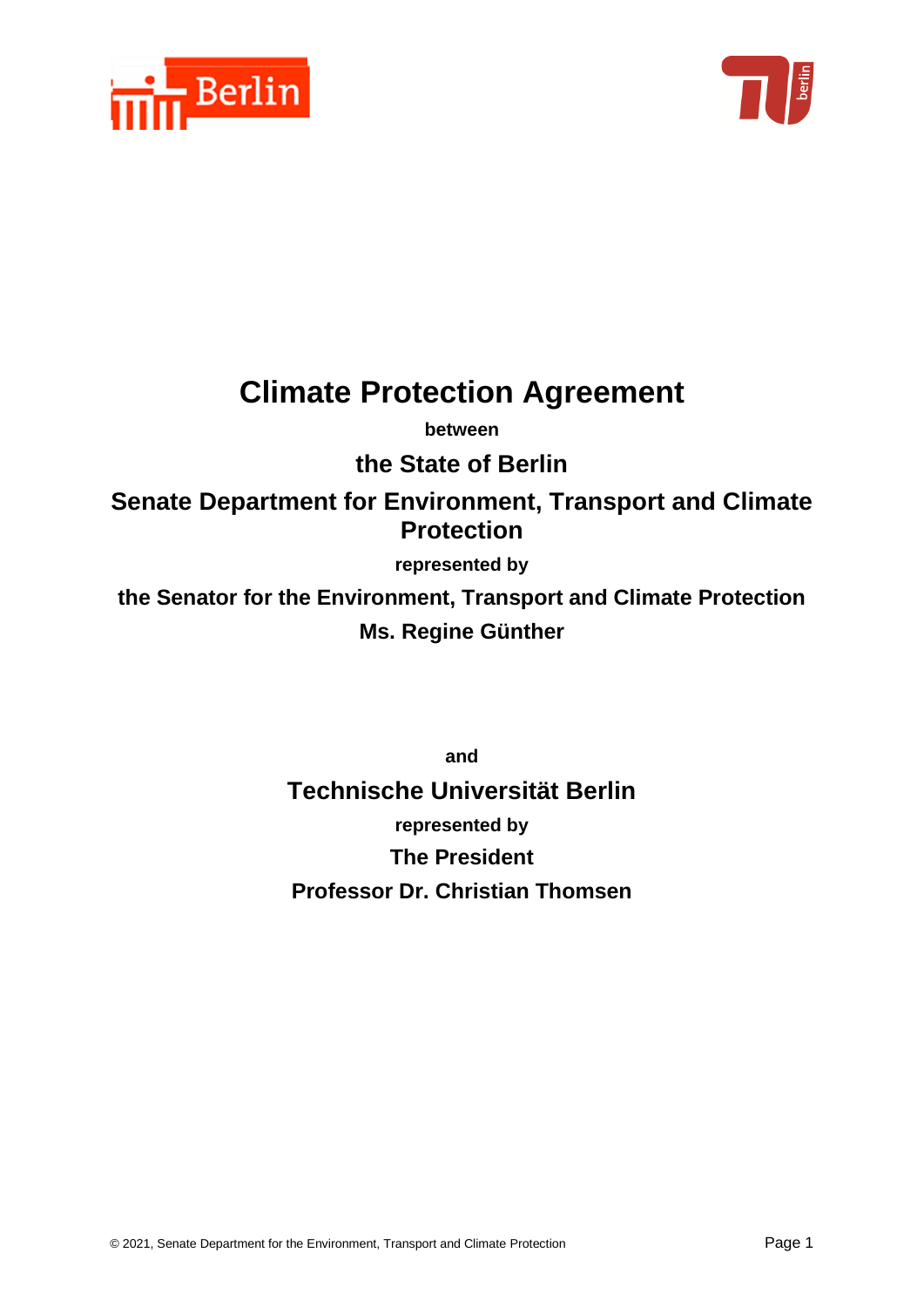# **I. Preamble**

Climate change is one of the key challenges of this century.

To keep the consequences of climate change within manageable limits, a significant reduction in greenhouse gas emissions is required worldwide. As the capital of Germany and a major European city, Berlin is aware of its special responsibility in climate policy. Climate change is therefore a key focus of Berlin's energy and climate policy objectives. The Berlin Energy Transition Act (*Energiewendegesetz* – EWG) sets out the climate policy goals of the State of Berlin and the measures that are central to achieving them. In addition to these legal obligations, the State of Berlin intends to step up its efforts immediately in order to achieve a reduction in its  $CO<sub>2</sub>$  emissions by 2045. Furthermore, it is aiming to achieve secure, low-cost and climate-friendly energy generation and supply in the State of Berlin.

The Berlin Energy and Climate Protection Program (BEK) has also developed concrete strategies and measures aimed at achieving the climate protection goals that have been formulated. This climate protection agreement is intended to support the implementation of these strategies and measures.

Technische Universität (TU) Berlin has a special social responsibility as educator and shaper of future decision-makers in our society and its role as multiplier is both a responsibility and an opportunity. TU Berlin recognizes the goals of "sustainable development and climate protection" as urgent societal tasks and that its primary responsibility is to embed these goals into teaching, research, and knowledge transfer.

TU Berlin and the State of Berlin will therefore work in partnership to use energy economically, ecologically and, as far as possible, sparingly, and also to make intensive use of renewable energies in the existing building stock. They will also use appropriate means to tap existing potential for saving energy and reducing  $CO<sub>2</sub>$  emissions. The partners agree that the scope of the measures to be implemented also depends on issues such as the provision of financial resources, and the use of funding and funding conditions.

The partners agree to support each other in the implementation of climate policy and in the measures to achieve the climate protection goals and to work together in a cooperative manner. This includes joint activities to adapt to the consequences of climatic changes that can no longer be avoided.

# **II. Context**

Based on the current science, there is widespread agreement that the economical and efficient use of energy is the most important aspect of a sustainable and climate-friendly energy policy in the short and medium term. The climate protection goals of the State of Berlin are correspondingly ambitious. The achievement of these goals is dependent on the support of all actors across the city landscape.

TU Berlin is committed to the climate protection goals outlined in Section 3 (1) of the EWG and, through this climate protection agreement, declares that it will support the State of Berlin in achieving them to the best of its ability.

The basis for this agreement is the building-related energy consumption of the baseline year, 2018 (see Annex 1). This corresponds to  $CO<sub>2</sub>$  emissions<sup>1</sup> of 45,934 metric tons, which serves as the basis for the reductions target agreed in Chapter III. Given a net floor area (NFA) of 627,185 m<sup>2</sup>, this corresponds to 73.2 kg  $CO<sub>2</sub>/m<sup>2</sup>$  of NFA. Energy consumption is mainly caused by heating, air conditioning, and the use of the managed teaching and research buildings, especially since many of them have highly technical uses. The architecture of TU Berlin, which has developed over more than 125 years, consists of a heterogeneous building stock from

<sup>1</sup> The emissions factors published by the Berlin Office of Statistics (*Amt für Statistik*) in the official energy and  $CO<sub>2</sub>$  figures for 2018 are used to determine the energy consumption-related  $CO<sub>2</sub>$  emissions.

<sup>© 2021,</sup> Senate Department for the Environment, Transport and Climate Protection Page 2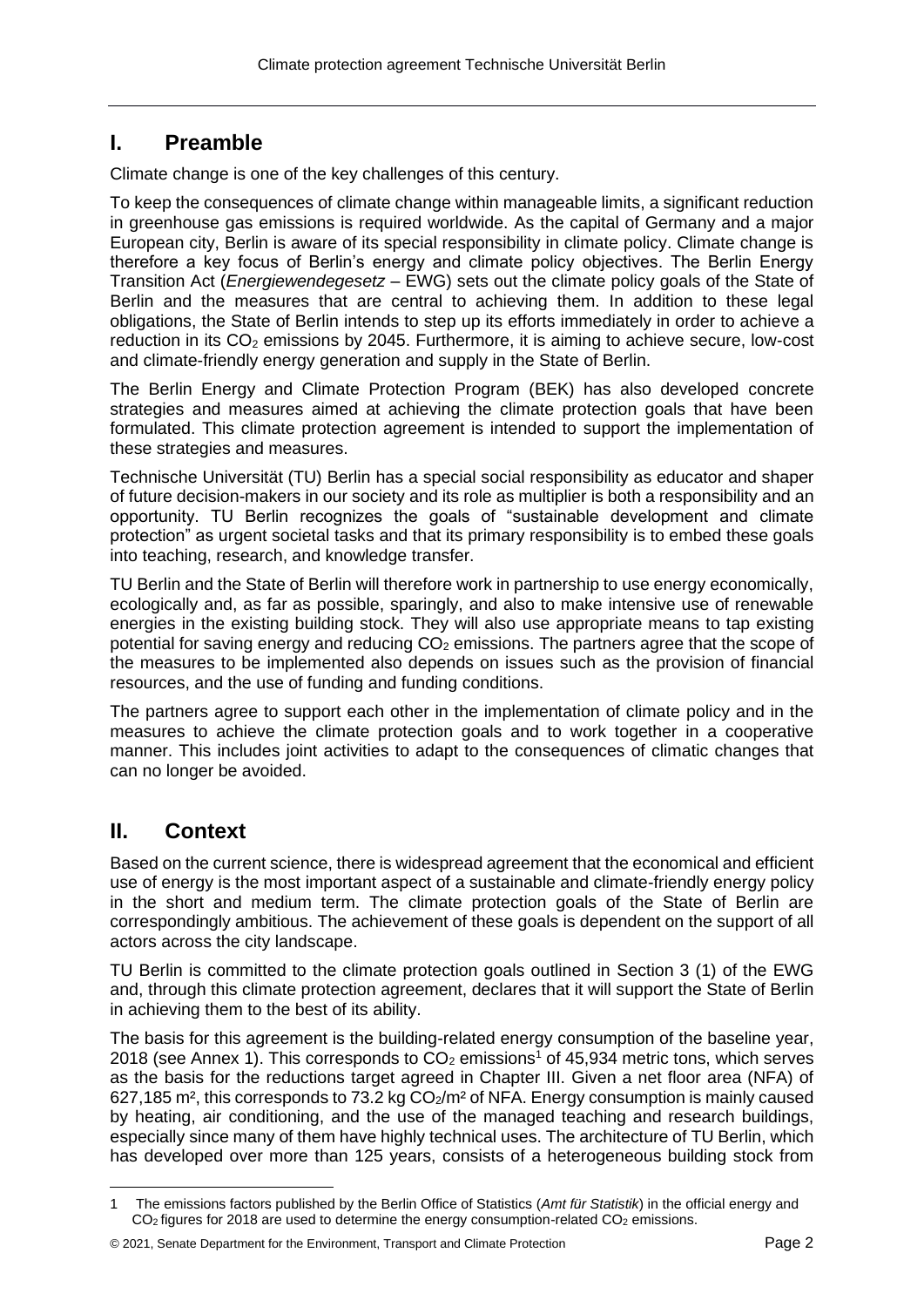various eras of construction and has been continuously adapted to the contemporary requirements of teaching and research up to the present day. Buildings and facilities therefore offer a particularly high potential for emissions reductions. However, the University also wants to meet the challenges of climate change and continuously develop in its core areas of teaching and research. This is where the present agreement comes in.

In its environmental guidelines adopted in 1997, TU Berlin declared the primary goal of research, teaching and university operations to be the protection and preservation of the natural foundations for life. The focus on the goal of sustainable development was taken up again in the 2011 Mission Statement and later renewed several times. The *Council for Sustainable Development* was established in 2016 and is an advisory body directly affiliated with the Executive Board. In 2018, sustainability was once again explicitly incorporated into the academic teaching objectives.

Across the University, a broad spectrum of scientific institutes (such as the Institute for Environmental Technology), student initiatives and advisory bodies address the topics of sustainability, climate and environmental protection. A number of study programs, such as the master's in *Renewable Energy Systems* and *Sustainable Management*, and student-organized forms of teaching such as the *Project Laboratories for Social and Ecological Thought and Action* are targeted at the challenges of sustainability. Since 2018, the *Sustainability Certificate* has offered all students the opportunity to make sustainability a cross-disciplinary focus in their studies.

In a number of collaborative projects and regional, national, European and global partnerships, researchers contribute to strengthening the visibility and impact of the principle of sustainable development (for example, through the *Distribut-e* project on testing green supply chains). TU Berlin is also active in umbrella sustainability networks, for example in the *Hoch-N* network, where it has helped develop the sustainability code for universities, and as a founding member of *Netzwerk Umwelt* ("environmental network"). Initiatives such as *StadtManufaktur* and *Campus Charlottenburg* help drive urban and climate transformation by carrying out research in living laboratories in close interaction with Berlin civil society.

When it comes to building operations, TU Berlin has carried out robust energy management, which has meant that electricity consumption has stopped rising despite the higher demand caused by increases in student numbers and third party-funded research projects, longer usage times, and progressive digitalization. The University reduced its heat consumption by 25% between 2001 and 2018. Additional efforts are therefore needed to further increase  $CO<sub>2</sub>$ savings, for example by linking research and operations more closely. With this in mind, in 2017 the Council for Sustainable Development launched an open competition awarding 200,000 euros for the implementation of sustainability ideas. In addition, as part of the research project *Eneff: HCBC*, nearly 1000 measures have been identified for reducing energy consumption and using renewable energy in facilities and buildings. TU Berlin documents its sustainability activities in its Environmental Report, which has been published regularly since 1995.

# **III. Partnership goals**

With the present agreement, TU Berlin demonstrates that it takes its responsibility for climate and environmental protection seriously. During the term of this agreement, it will take appropriate steps to make its operations, where possible, largely climate-neutral by 2045.

The primary objective of this agreement is therefore to reduce direct  $CO<sub>2</sub>$  emissions, as defined in Chapter II – through the implementation of the measures identified in Chapter IV (and Annex 2) and other appropriate efforts – by at least

# **470 metric tons**

by the end of 2030 compared to the baseline year of 2018, which corresponds to an overall reduction of **30%**.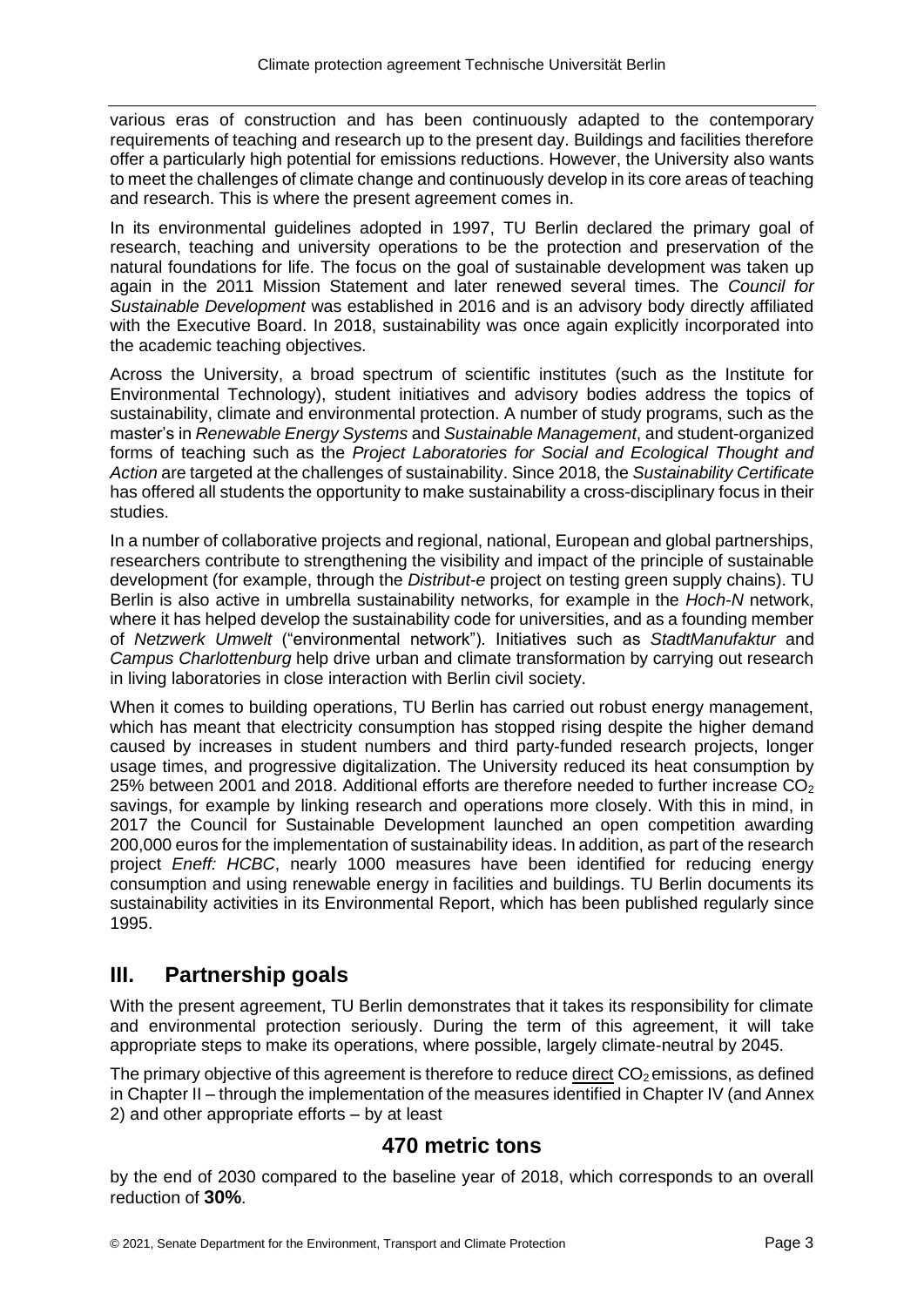At the same time, TU Berlin aims to reduce the final energy consumption causing indirect  $CO<sub>2</sub>$ emissions by at least

#### **25%**

by the end of 2030.

This corresponds to a total saving in direct and indirect emissions of **11,500 metric tons** in relation to the net floor area of the baseline year and evaluated using the emission factors of the baseline year.

Under the present document, a separate interim target is also agreed, which is the achievement of a **12%** reduction in total emissions by the end of 2025, compared with the baseline year. If this interim target is not met, appropriate adjustments to the measures or to the overall target are to be agreed (see Chapter VII).

The agreed savings target relates only to areas that can be influenced by TU Berlin. Due to the expected changes in the energy system, the real reduction in  $CO<sub>2</sub>$  emissions is expected to be higher and thus represent a correspondingly greater contribution to the achievement of Berlin's climate goals.

Like the State of Berlin, TU Berlin aims to become climate-neutral by 2045. To this end, additional renewable energies with the new technical standards that have then become available will be used beyond 2030 in keeping with the transformation of the energy system, and energy and resource efficiency measures will be implemented to further optimize building operations and operational processes. Staff training on climate themes will be an integral part of corporate communications in the long term in order to harness all opportunities for reducing  $CO<sub>2</sub>$ .

Regarding mobility, during the term of this agreement a clear course is expected to be set in relation to efficient power systems and climate-friendly fuels, and this is intended to contribute to the future decarbonization of the University's fleet of vehicles.

TU Berlin aims to extend the present climate agreement after its expiration. With this in mind, it will examine the technological and organizational options for achieving climate neutrality by 2045, taking into account the results achieved. This is presented in a goal achievement path based on the baseline emissions presented in Annex 1; the path may also include the additional effects of the future low emissions energy system.

#### *Other goals*

Beyond achieving the stated emissions reduction targets and measurable savings, the partnership is intended to contribute more broadly to the fulfillment of Berlin's climate goals. In this context, activities carried out by the State of Berlin or third parties can be jointly pursued or supported to the extent that the partners are able. These activities might, for example, focus on awareness raising, changing lifestyles and consumption habits, and adapting to the consequences of climate change, including through the Berlin climate impact monitoring system.

# **IV. Measures to be taken to achieve the goals**

In order to achieve the  $CO<sub>2</sub>$  reduction targets set out in Chapter III, measures are required in various areas. In addition to traditional renovation and optimization measures aimed at reducing energy consumption, as well as technical measures to increase energy efficiency and integrate renewable energies, these include measures whose impact on  $CO<sub>2</sub>$  reductions cannot be directly measured. For example, measures under this agreement include those that promote the embedding of sustainability in the core areas of teaching, research and knowledge transfer, that help protect resources, that promote networking between the University and other societal stakeholders, and that contribute in other ways to meeting the State of Berlin's climate goals.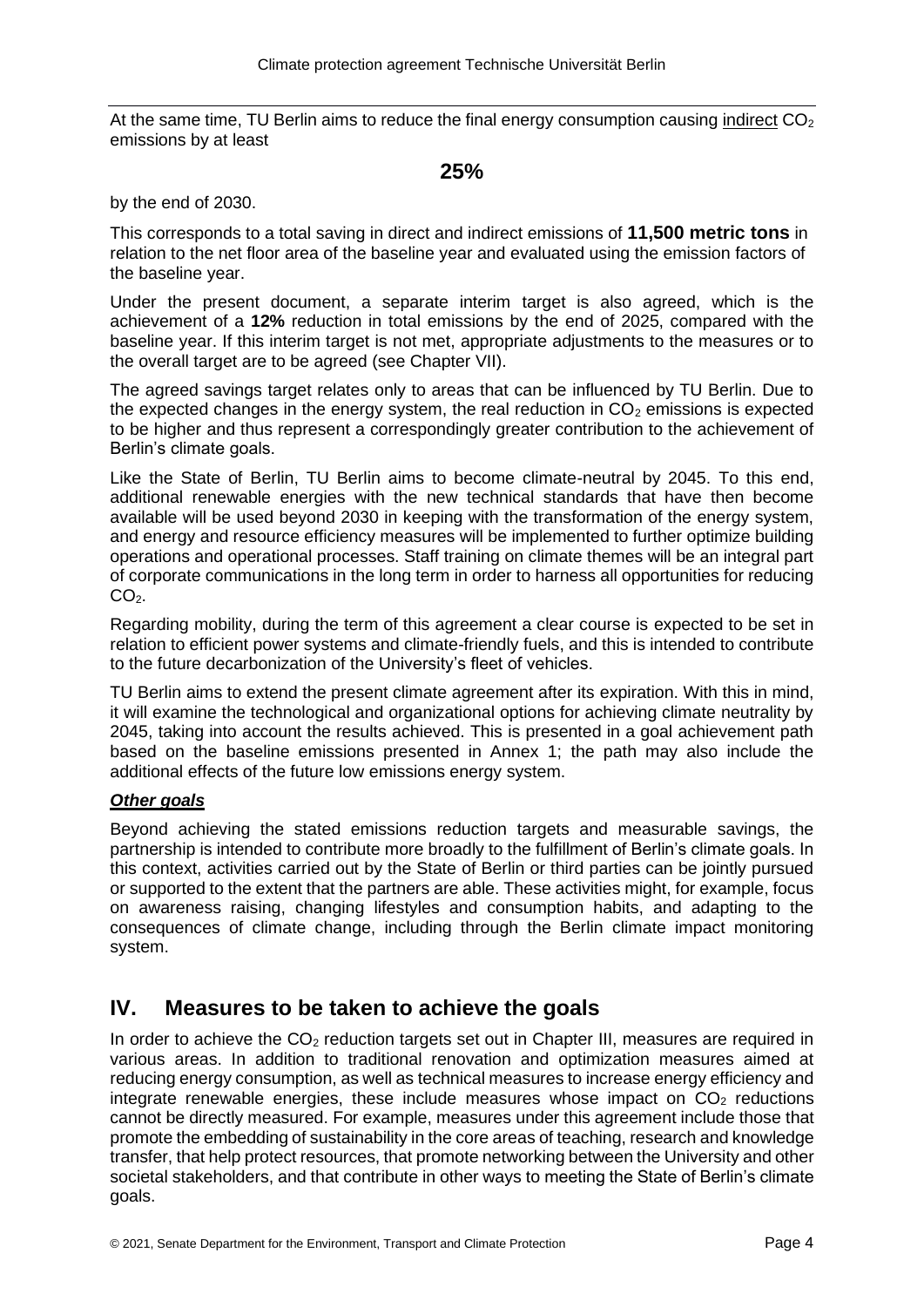The following catalog of measures will become part of TU Berlin's climate neutrality strategy and is aimed at implementing it. The measures outlined therefore represent important steps on the road to climate neutrality.

|  | The following measures and activities are planned: |  |  |
|--|----------------------------------------------------|--|--|
|  |                                                    |  |  |

| <b>Group of measures</b>                    | No.            | <b>Brief description</b>                                                                                                                                                                               |
|---------------------------------------------|----------------|--------------------------------------------------------------------------------------------------------------------------------------------------------------------------------------------------------|
| <b>Structural and technical</b><br>measures | 1              | climate-friendly<br>Energy-efficient<br>renovation<br>and<br>construction of University buildings                                                                                                      |
|                                             | $\overline{2}$ | Improving energy efficiency and optimizing systems<br>engineering                                                                                                                                      |
|                                             | 3              | Sustainable<br>energy-efficient<br>and<br>conversion<br>and<br>expansion of the cooling system                                                                                                         |
|                                             | 4              | Converting interior and exterior lighting to LED                                                                                                                                                       |
|                                             | 5              | Local use of waste heat for heating buildings                                                                                                                                                          |
|                                             | 6              | Expanding and modernizing<br>building automation,<br>building control systems and metering equipment                                                                                                   |
| <b>Renewable energies</b>                   | $\overline{7}$ | Expanding the use of solar and wind energy                                                                                                                                                             |
|                                             | 8              | Converting fossil fuel plants to sustainable<br>heat<br>generation                                                                                                                                     |
| <b>Mobility</b>                             | 9              | Creating a sustainable mobility strategy<br>the<br>for<br>Charlottenburg Campus and adjacent areas                                                                                                     |
|                                             | 10             | Promoting environmentally friendly mobility on and<br>around campus                                                                                                                                    |
|                                             | 11             | Environmentally friendly handling of official travel and<br>field trips: reduction and offsetting/compensation                                                                                         |
|                                             | 12             | Continuing the sustainable procurement of the University<br>vehicle fleet, reducing the number of University-owned<br>vehicles for personal use, and more sustainable use of<br>the remaining vehicles |
| <b>Digitalization</b>                       | 13             | Expanding the Green IT program                                                                                                                                                                         |
|                                             | 14             | Continuing the digitalization of administrative processes                                                                                                                                              |
|                                             | 15             | Digital data display for research, teaching and planning                                                                                                                                               |
| <b>Measures in teaching,</b>                | 16             | Integrating sustainability into degree programs                                                                                                                                                        |
| research, knowledge<br>transfer, and        | 17             | MINTgrün pre-study orientation program                                                                                                                                                                 |
| networking                                  | 18             | <b>Sustainability Certificate for Students</b>                                                                                                                                                         |
|                                             | 19             | Further developing an online teaching and learning<br>environment                                                                                                                                      |
|                                             | 20             | Lifelong learning and knowledge transfer                                                                                                                                                               |
|                                             | 21             | Incentives for sustainability in teaching and research                                                                                                                                                 |
|                                             | 22             | Establishing<br>the Climate Change Center Berlin<br>Brandenburg                                                                                                                                        |
|                                             | 23             | Support for model projects, living laboratories and<br>concrete sustainability measures on campus and in the<br>urban environment                                                                      |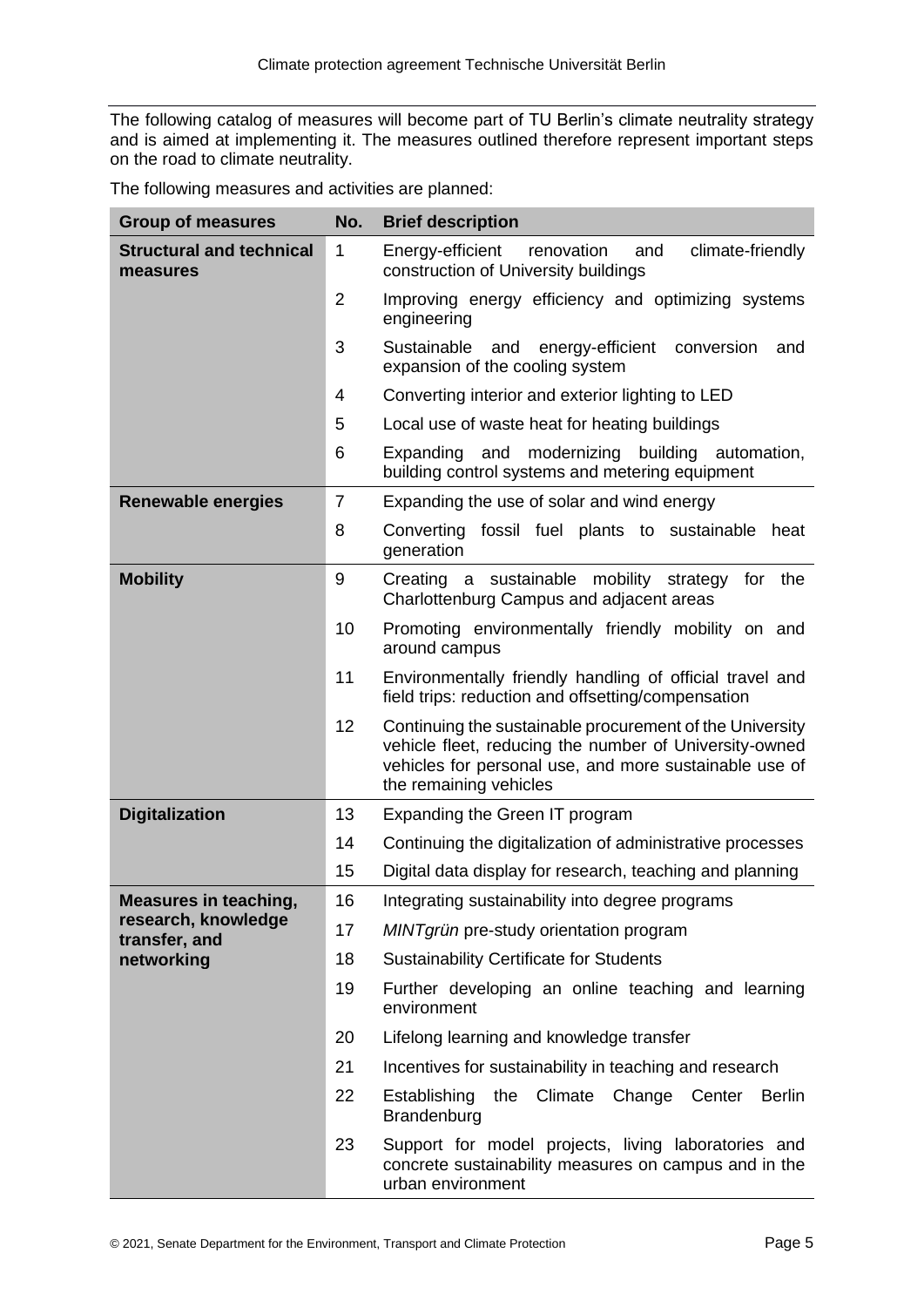| Organization                                                                         | 24 | Creating a climate neutrality strategy                                                                                                                                        |
|--------------------------------------------------------------------------------------|----|-------------------------------------------------------------------------------------------------------------------------------------------------------------------------------|
|                                                                                      | 25 | Focusing public relations and agenda setting on climate<br>and sustainability                                                                                                 |
|                                                                                      | 26 | Developing a comprehensive sustainability report, and<br>setting up and making available a sustainability portal on<br>the TU Berlin website                                  |
|                                                                                      | 27 | Expanding central energy management                                                                                                                                           |
|                                                                                      | 28 | Supporting the transfer of knowledge from research work<br>to the University's own operations                                                                                 |
|                                                                                      | 29 | Coordinating the measures in the climate protection<br>agreement                                                                                                              |
|                                                                                      | 30 | Connecting, implementing and reviewing<br>climate<br>activities through the Climate Action Task Force and<br>One-Stop Climate Shop                                            |
|                                                                                      | 31 | Aligning financial policy with climate protection targets                                                                                                                     |
|                                                                                      | 32 | Improving the sustainability of catering                                                                                                                                      |
|                                                                                      | 33 | Organizing a continuous improvement process (CIP)<br>and energy saving process                                                                                                |
| <b>Climate change</b><br>offsetting measures and<br>adaptation to climate<br>impacts | 34 | Increase in areas that help restore nature, decentralized<br>management,<br>improvement<br>stormwater<br>οf<br>the<br>microclimate, preservation and increase in biodiversity |

A detailed description of measures can be found in Annex 2 to this agreement.

In addition, the following feasibility studies are agreed, which should lead to the measures described being extended in appropriate ways:

- Feasibility study 1: Feasibility of a layered climatic envelope for groups of listed buildings
- Feasibility study 2: Increasing the sustainability of procurement
- Feasibility study 3: Restricting short-haul flights for official trips

The scope of measures described can be supplemented or adjusted during the term of this agreement if necessary, taking into account the requirements outlined in Chapters VI and VII, in particular if monitoring shows that the targets may not be met. Where this occurs, Annex 2 is to be amended accordingly.

# **V. Cooperation**

The State of Berlin will support TU Berlin in achieving the agreed goals (see Chapter II) and in implementing the measures planned for this purpose (see Chapter IV and Annex 2) to the best of its ability.

To this end, the State of Berlin will, in particular, forward to TU Berlin existing information on funding and funding conditions provided by the EU, the German Federal Government, the State of Berlin, and other institutions. If necessary, the State of Berlin is available to support TU Berlin in applying for state-level and European funding and in reporting on the use of funding.

As part of this cooperation, the State of Berlin will inform TU Berlin about new legal regulations relating to climate and, if applicable, provide existing information materials.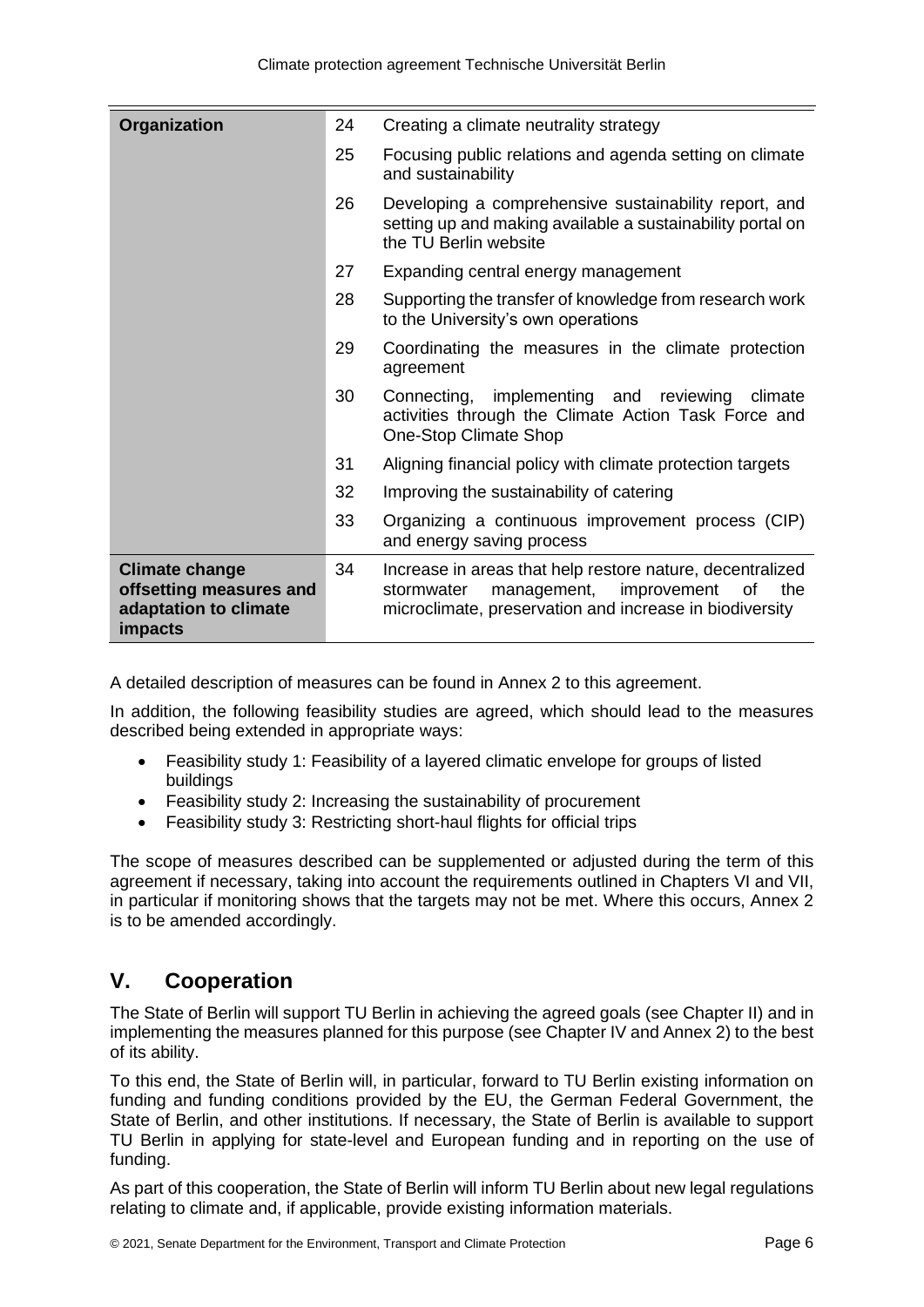In the context of the climate protection agreements concluded by the State of Berlin, working groups are offered that provide a forum for exchange with other climate partners. In addition, the State of Berlin will publicize high-quality climate projects delivered by TU Berlin, e.g., by displaying them on the website of the Senate Department with responsibility for the environment.

The two cooperation partners will also seek new solutions over the term of the present agreement on the basis of future legal, technical and other relevant developments in order to tap further potential for energy savings and  $CO<sub>2</sub>$  reductions.

Within this agreement, the State of Berlin and TU Berlin will cooperate closely, and in a spirit of trust and partnership in order to promote their common interests.

# **VI. Monitoring**

TU Berlin will set up an appropriate monitoring system for savings and the measures taken in order to regularly review the implementation of the present agreement.

#### *Annual monitoring*

The energy and  $CO<sub>2</sub>$  savings achieved are documented and evaluated annually by TU Berlin. This is carried out by evaluating planned and implemented measures on the basis of the overview of measures given in Annex 2, which is supplemented by additional implemented measures if required. This evaluation involves assessing or briefly describing the progress made in implementing all the measures. The  $CO<sub>2</sub>$  savings from measures implemented so far are presented in a comprehensible manner.

In addition, the current consumption and emissions figures are compared with the baseline situation in 2018. This calculation is made using the baseline data listed in Annex 1 to this agreement, which is updated annually for the purposes of energy accounting (using the sample file provided by the State of Berlin for this purpose). Heating consumption figures are to be adjusted for climatic conditions. In this context, the State of Berlin will regularly provide the corresponding emissions and adjustment factors.

The evaluation of measures as well as the consumption and  $CO<sub>2</sub>$  figures are prepared by 30 April each year for the previous year and submitted to the State of Berlin. Based on the results of the consumption accounts and the comparison of measures, a joint evaluation of the feasibility and effectiveness of the measures described in Chapter IV and Annex 2 is carried out within three months of submission of the monitoring report (see also Chapter VII). If the  $CO<sub>2</sub>$  savings resulting from the measures cannot be understood from the emissions figures, the causes are briefly described.

#### *Interim report*

A detailed interim report will be prepared for the period 2021-2025 and submitted to the State of Berlin by 30 June 2026. In addition to the annual consumption and  $CO<sub>2</sub>$  figures, a comparison is made with the interim target defined in Chapter III.

Furthermore, the interim report should contain a description of the approach to achieving the objectives taken to date and the approach to be taken going forward; this description should refer in particular to the measures already implemented, those currently being implemented and those still to be implemented and the impact they have achieved or are expected to have.

If the interim target defined in Chapter III is not met, the reasons for this are presented.

#### *Final report*

After the present climate protection agreement expires, TU Berlin will prepare an expert final report, which is to be submitted to the State of Berlin by 30 June 2031 at the latest. The final report will have an analogous design to the interim report.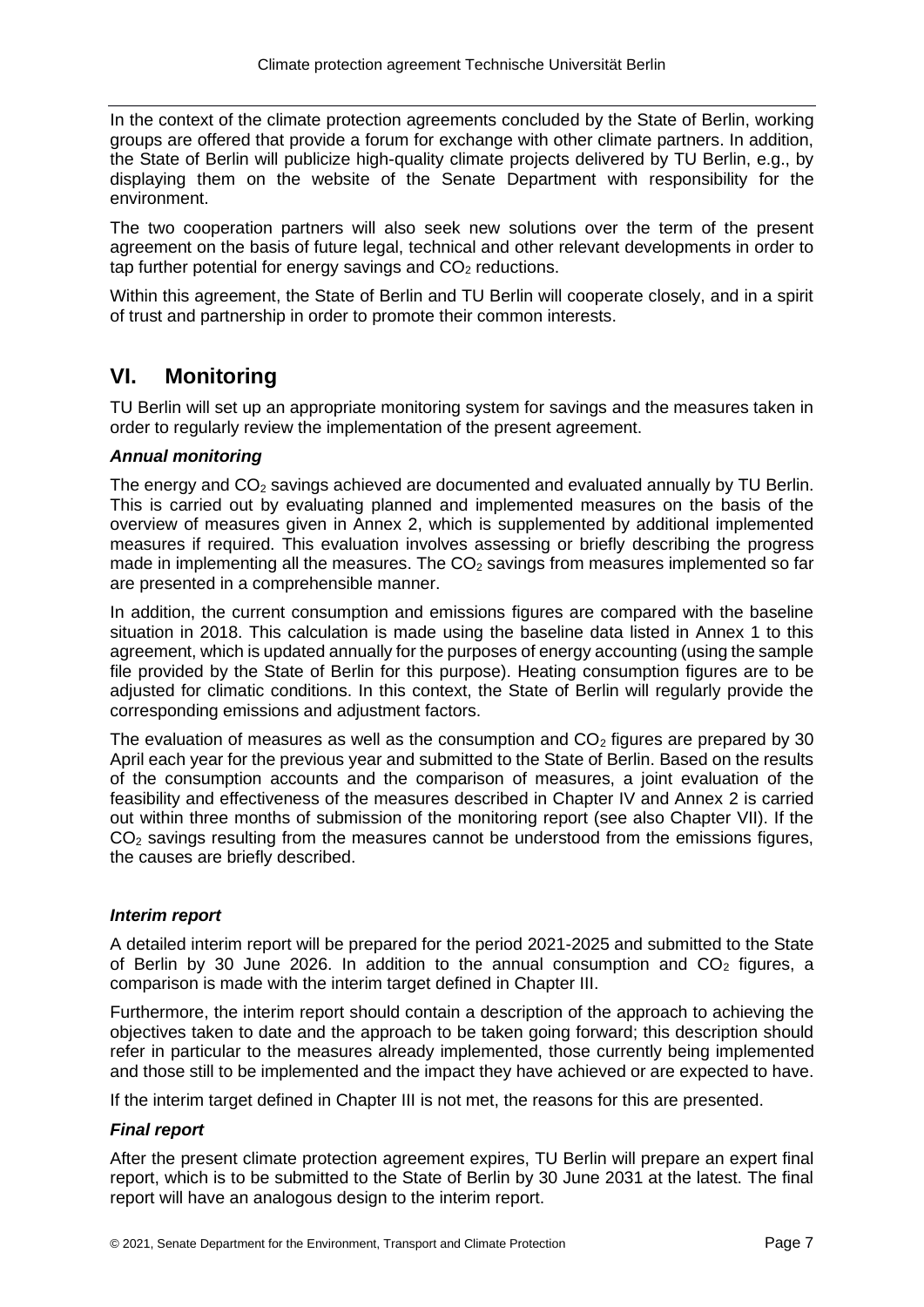#### *Publication*

The interim report and the final report will, in agreement with TU Berlin, be published on the website of the Senate Department responsible for climate.

In this context, both partners undertake to treat confidential information and data exchanged during the coordination of measures and projects accordingly and not to pass them on to third parties.

## **VII. Adjustment of targets and measures**

The cooperation partners meet at least once a year to exchange experiences on the implementation of this agreement and to find ways to improve their cooperation. At the same time, solutions to any conflicting objectives that may have arisen in individual cases can be discussed in a timely manner.

#### *Adjustment of the scope of measures*

In the annual coordination meetings, both partners can make suggestions for adapting or supplementing the scope of measures. This is primarily intended to ensure flexibility with regard to changing conditions and to enable countermeasures to be taken if it appears that targets may not be met.

To make formal changes to the scope of measures, the results of the coordination meeting regarding discarded or additional measures are recorded in the minutes. Brief reasons are given for discarding measures. Additional measures are adequately described. An amended summary of measures (in line with Annex 2) is attached to the minutes and used for future monitoring reports.

#### *Adjustment of the objectives of this agreement*

It is only possible to adjust the objectives defined in Chapter III if it becomes apparent upon submission of the interim report in accordance with Chapter VI that the planned measures cannot be fully implemented and that the objectives can therefore not be achieved.

If, in the opinion of TU Berlin, it is necessary to adjust the goals, this is outlined and justified in the interim report. Reasons for an adjustment of the objectives are significant changes in the economic, technical or legal circumstances that were centrally important at the time of concluding the agreement and which mean that it is no longer reasonable or possible for one party to fulfill the individual provisions of this agreement.

The new objectives are jointly determined and recorded in an additional annex to this agreement in accordance with Chapter IX.

If it transpires that the targets defined will be achieved significantly sooner than planned, these targets can also be adjusted by mutual agreement to reflect current developments.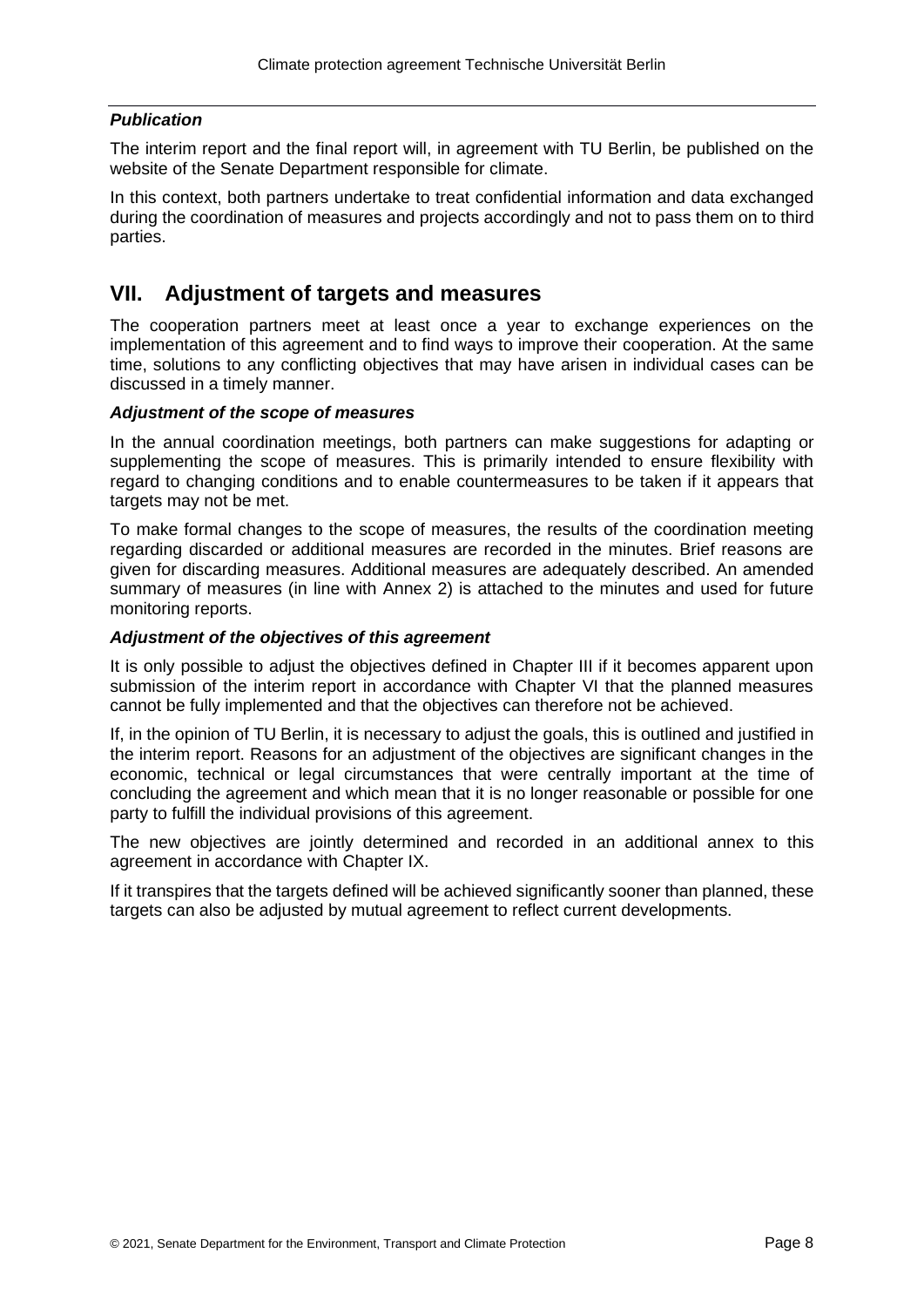# **VIII. Entry into force and term**

This agreement enters into force **retroactively from 1 January 2021.** The term of the agreement is **10 years**.

Furthermore, the agreement will continue to apply with regard to the reporting obligations set out therein until they have been fulfilled.

# **IX. Final provisions**

If one or more provisions of this agreement are or become invalid or unenforceable, all other provisions will remain in full force and effect. The invalid or unenforceable provisions will be replaced by the provision which the cooperation partners would have agreed in good faith and with due regard to customary practice if they had known of the invalidity or unenforceability. If the content of this provision cannot be determined because there are several equally valid possibilities, the cooperation partners must amend the agreement in the most logical way possible. The same will apply mutatis mutandis to the filling of gaps in the agreement.

Changes or additions to this agreement must be made in writing.

Berlin, [date]

**Senator** 

President

Regine Günther

the State of Berlin Senate Department for Environment, Transport and Climate Protection

Prof. Dr. Christian Thomsen Technische Universität Berlin

#### Annexes

- Annex 1: Complete summary of energy consumption and  $CO<sub>2</sub>$  emissions in the baseline year
- Annex 2: Measures and projects to be carried out to achieve the goals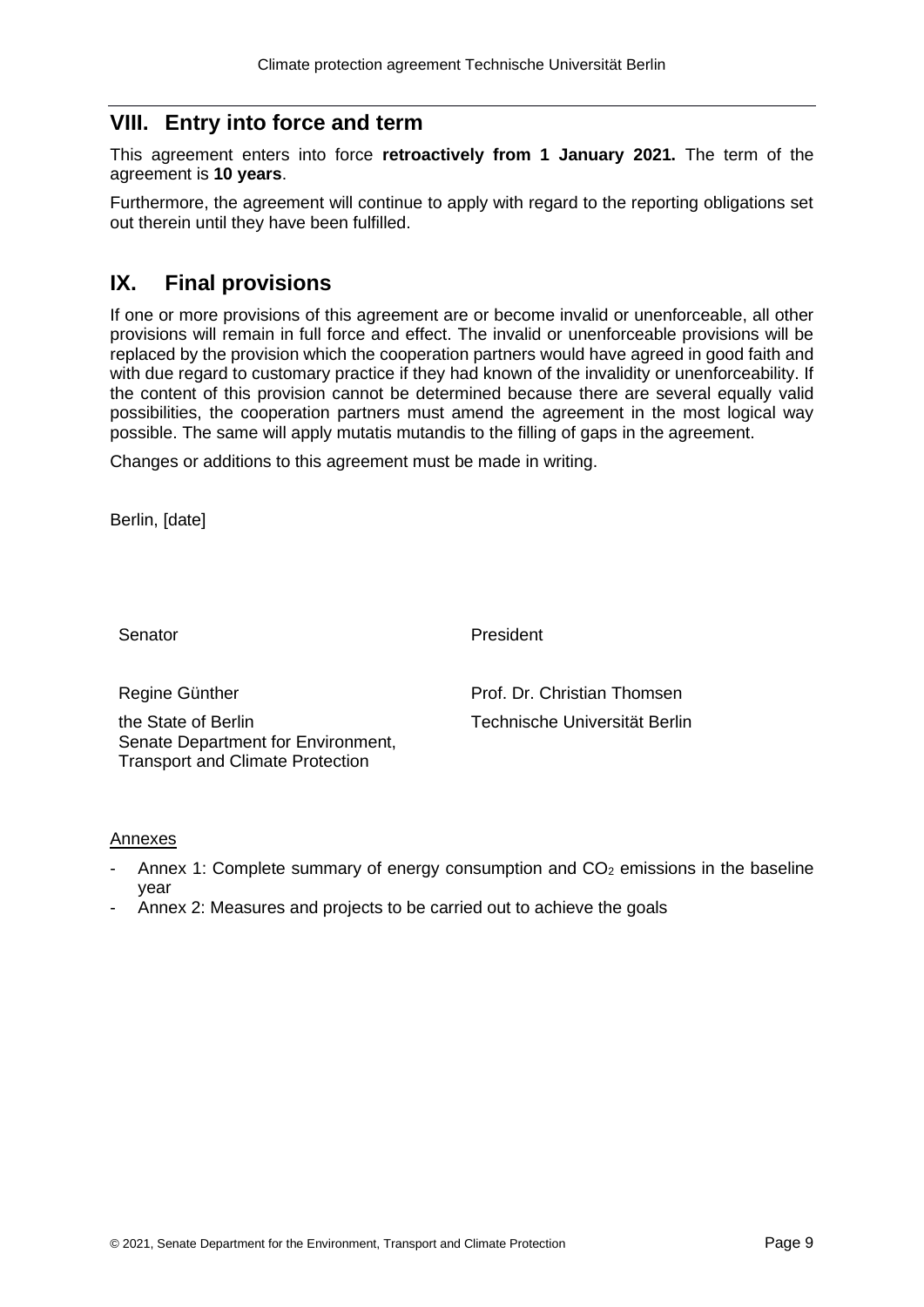



# **Annex 1**

# **To the climate protection agreement between the**

# **State of Berlin**

# **Senate Department for Environment, Transport and Climate Protection**

**and**

# **Technische Universität Berlin**

**Baseline year: 2018**

|                                   | <b>Direct emissions</b> | Indirect emissions | Total emissions    |
|-----------------------------------|-------------------------|--------------------|--------------------|
| Final energy consumption          | 7,313 MWh               | 127,621 MWh        | 134,934 MWh        |
| $\vert$ CO <sub>2</sub> emissions | 1,587 metric tons       | 44,347 metric tons | 45,934 metric tons |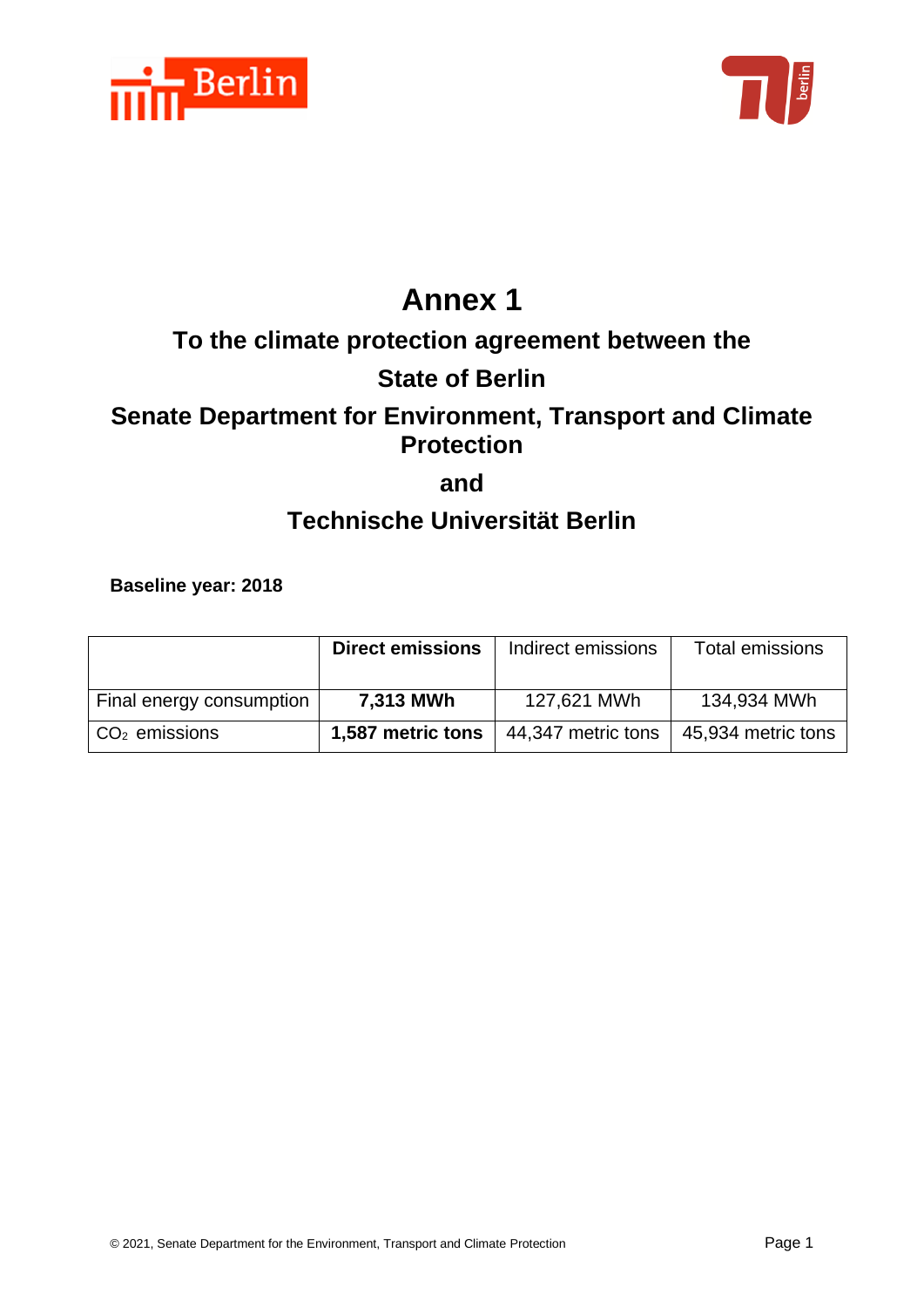



# **Annex 2**

**to the climate protection agreement between the the State of Berlin Senate Department for Environment, Transport and Climate Protection and Technische Universität Berlin, represented by the President Straße des 17. Juni 135, 10623 Berlin**

**Measures and projects to be carried out to achieve the goals**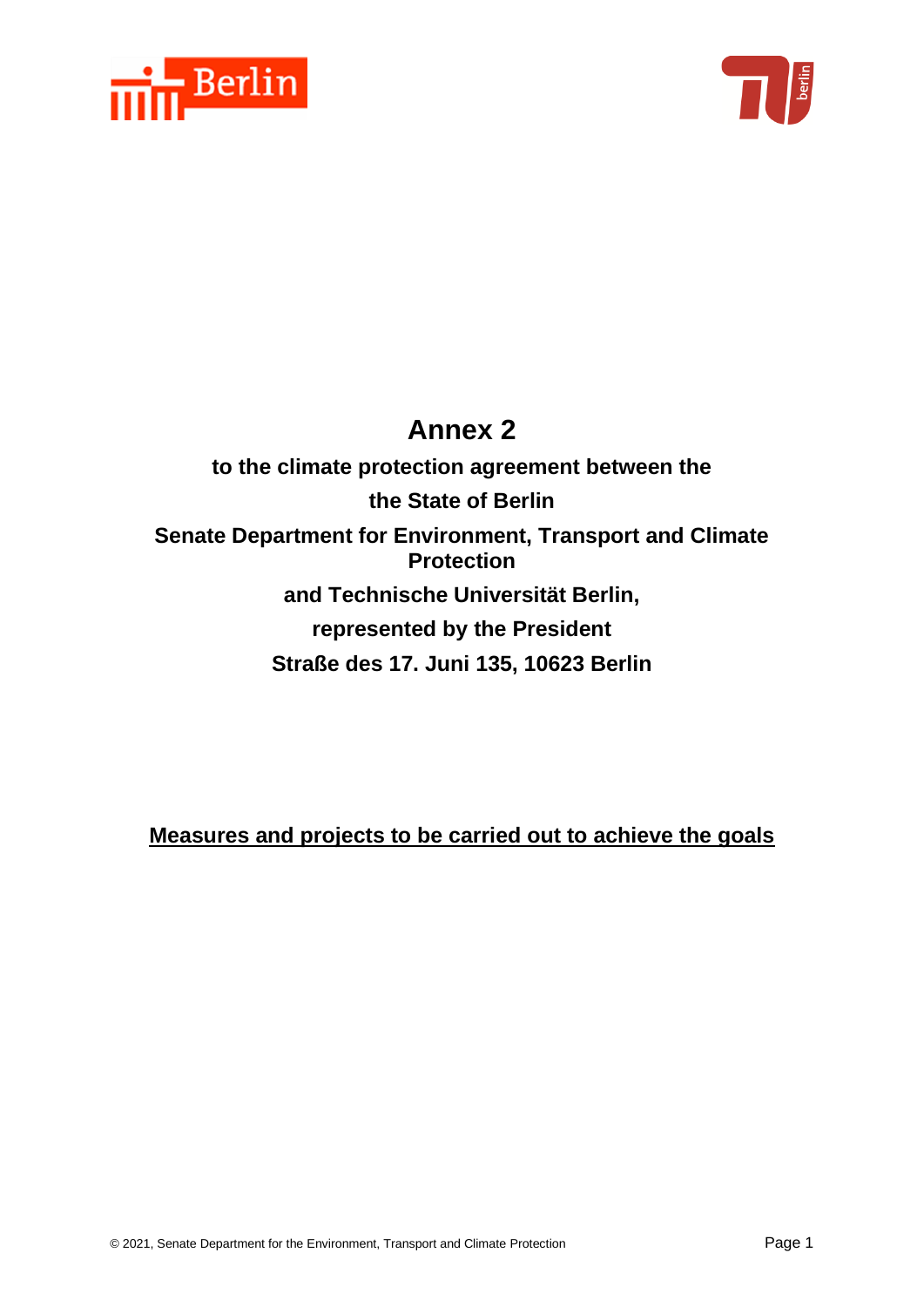# **Contents**

|              | <b>Summary of measures</b>                                                                                                                                                                                      | 4              |
|--------------|-----------------------------------------------------------------------------------------------------------------------------------------------------------------------------------------------------------------|----------------|
| 1            | <b>Structural and technical measures</b>                                                                                                                                                                        | 6              |
|              | Measure 1: Energy-efficient renovation and climate-friendly construction of University buildings                                                                                                                | 6              |
|              | Measure 2: Improving energy efficiency and optimizing systems engineering                                                                                                                                       | $\overline{7}$ |
|              | Measure 3: Sustainable and energy-efficient conversion and expansion of the cooling system                                                                                                                      | $\overline{7}$ |
|              | Measure 4: Converting interior and exterior lighting to LED                                                                                                                                                     | $\overline{7}$ |
|              | Measure 5: Local use of waste heat for heating buildings                                                                                                                                                        | $\overline{7}$ |
|              | Measure 6: Expanding and modernizing building automation, building control systems and metering<br>equipment                                                                                                    | 8              |
| $\mathbf{2}$ | Renewable energies                                                                                                                                                                                              | 8              |
|              | Measure 7: Expanding the use of solar and wind energy                                                                                                                                                           | 8              |
|              | Measure 8: Converting fossil fuel plants to sustainable heat generation                                                                                                                                         | 8              |
| 3            | <b>Mobility</b>                                                                                                                                                                                                 | 8              |
|              | Measure 9: Creating a sustainable mobility strategy for the Charlottenburg Campus and adjacent<br>areas 8                                                                                                       |                |
|              | Measure 10: Promoting environmentally friendly mobility on and around campus                                                                                                                                    | 9              |
|              | Measure 11: Environmentally friendly handling of official travel and field trips: reduction and<br>offsetting/compensation                                                                                      | 10             |
|              | Measure 12: Continuing the sustainable procurement of the University vehicle fleet, reducing the<br>number of University-owned vehicles for personal use, and more sustainable use of the remaining<br>vehicles | 10             |
| 4            | <b>Digitalization</b>                                                                                                                                                                                           | 10             |
|              | Measure 13: Expanding the Green IT program                                                                                                                                                                      | 10             |
|              | Measure 14: Continuing the digitalization of administrative processes and reporting                                                                                                                             | 11             |
|              | Measure 15: Digital data display for research, teaching, and planning                                                                                                                                           | 11             |
| 5            | Teaching, research, knowledge transfer, and networking                                                                                                                                                          | 11             |
|              | Measure 16: Integrating sustainability into degree programs                                                                                                                                                     | 11             |
|              | Measure 17: MINTgrün pre-study orientation program                                                                                                                                                              | 12             |
|              | Measure 18: Sustainability Certificate for Students                                                                                                                                                             | 12             |
|              | Measure 19: Further developing an online teaching and learning environment                                                                                                                                      | 12             |
|              | Measure 20: Lifelong learning and knowledge transfer                                                                                                                                                            | 13             |
|              | Measure 21: Incentives for sustainability in teaching and research                                                                                                                                              | 13             |
|              | Measure 22: Establishing the Climate Change Center Berlin Brandenburg                                                                                                                                           | 13             |
|              | Measure 23: Support for model projects, living laboratories and concrete sustainability measures on<br>campus and in the urban environment                                                                      | 14             |
| 6            | Organization                                                                                                                                                                                                    | 15             |
|              | Measure 24: Creating a climate neutrality strategy                                                                                                                                                              | 15             |
|              | Measure 25: Focusing public relations and agenda setting on climate and sustainability                                                                                                                          | 15             |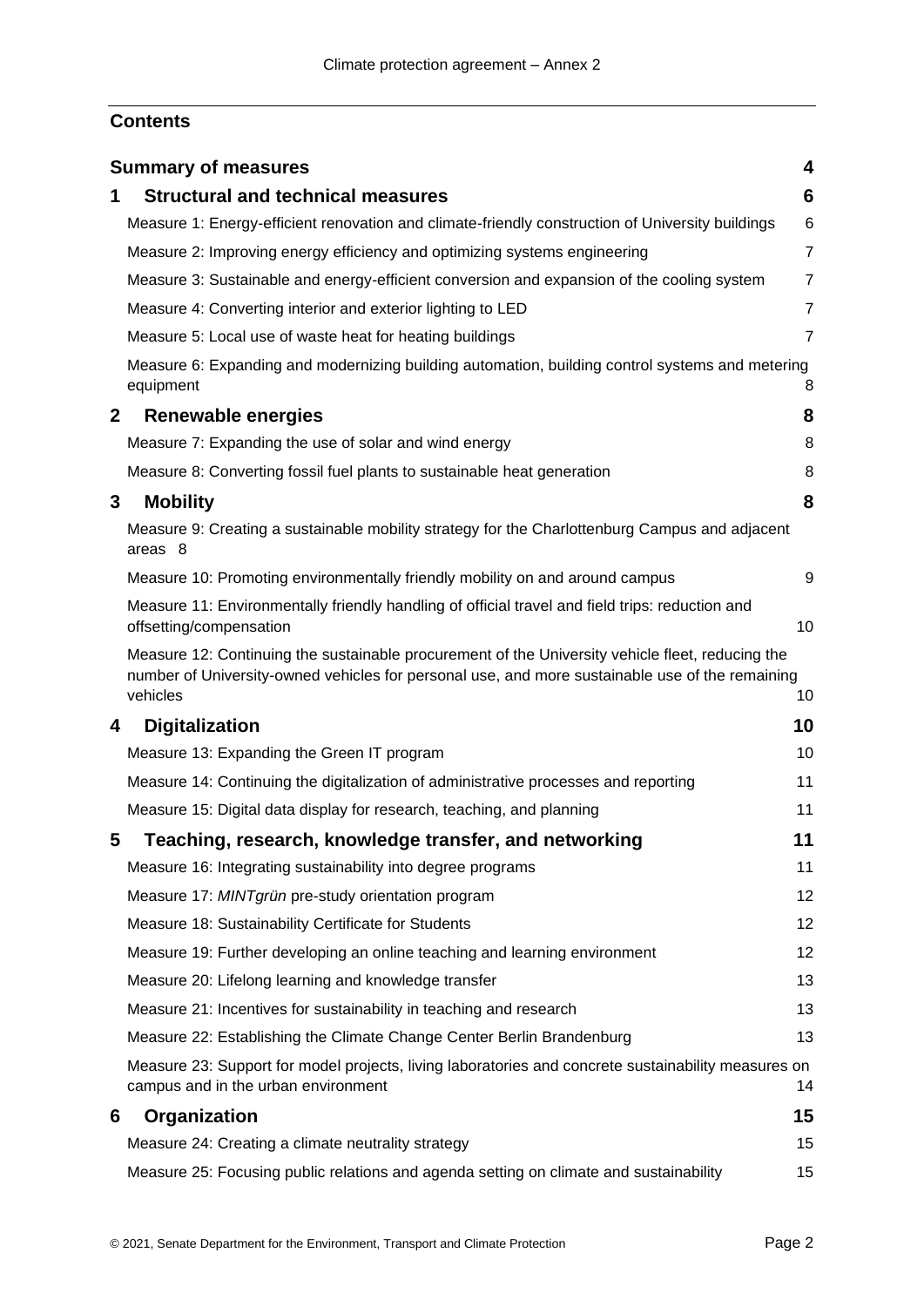|   | Measure 26: Developing a comprehensive sustainability report, and setting up and making available<br>a sustainability portal on the TU Berlin website                      | 16 |
|---|----------------------------------------------------------------------------------------------------------------------------------------------------------------------------|----|
|   | Measure 27: Expanding central energy management                                                                                                                            | 17 |
|   | Measure 28: Staff support for the transfer of knowledge from research work to the University's own<br>operations                                                           | 17 |
|   | Measure 29: Coordinating the measures in the climate protection agreement                                                                                                  | 17 |
|   | Measure 30: Connecting up, implementing and reviewing climate activities through the Climate<br>Action Task Force and One-Stop Climate Shop                                | 17 |
|   | Measure 31: Aligning financial policy with climate protection targets                                                                                                      | 18 |
|   | Measure 32: Improving the sustainability of University catering                                                                                                            | 18 |
|   | Measure 33: Developing a continuous improvement process (CIP) and energy saving process                                                                                    | 19 |
| 7 | Climate change offsetting measures and climate change adaptation                                                                                                           | 19 |
|   | Measure 34: Increase in areas that help restore nature, decentralized stormwater management,<br>improvement of the microclimate, preservation and increase in biodiversity | 19 |
| 8 | <b>Feasibility studies</b>                                                                                                                                                 | 20 |
|   | Feasibility study 1: Feasibility of a layered climatic envelope for groups of listed buildings                                                                             | 20 |
|   | Feasibility study 2: Increasing the sustainability of procurement                                                                                                          | 21 |
|   | Feasibility study 3: Restricting short-haul flights for official travel                                                                                                    | 21 |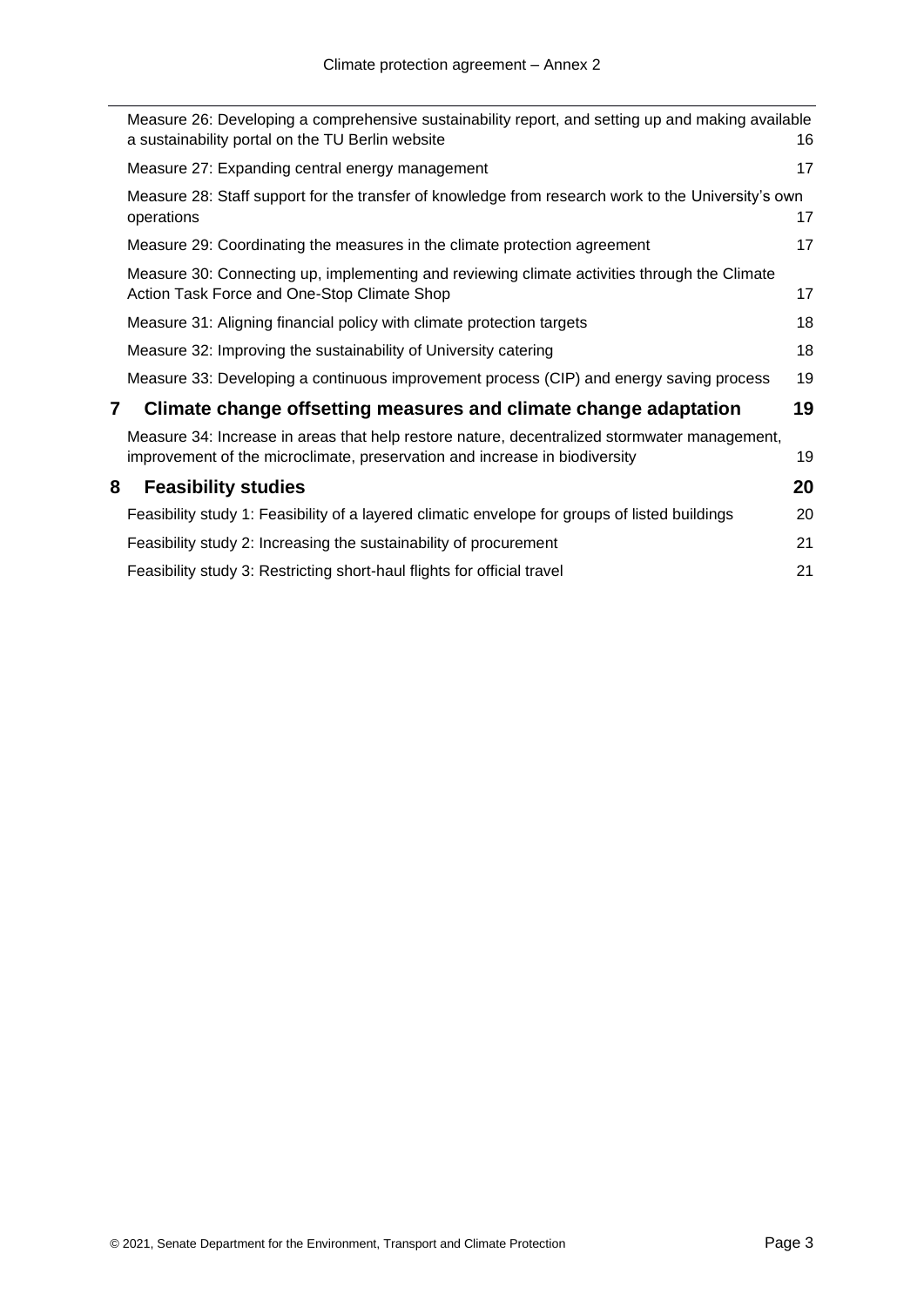#### <span id="page-13-0"></span>**Summary of measures**

Under the climate protection agreement between the State of Berlin and Technische Universität Berlin, the implementation of the following measures and activities is planned:

| <b>Group of measures</b>                    | No.            | <b>Brief description</b>                                                                                                                                                                               |
|---------------------------------------------|----------------|--------------------------------------------------------------------------------------------------------------------------------------------------------------------------------------------------------|
| <b>Structural and technical</b><br>measures | $\mathbf{1}$   | climate-friendly<br>Energy-efficient<br>renovation<br>and<br>construction of University buildings                                                                                                      |
|                                             | $\overline{2}$ | Improving energy efficiency and optimizing the systems<br>engineering                                                                                                                                  |
|                                             | 3              | Sustainable<br>and<br>energy-efficient<br>conversion<br>and<br>expansion of the cooling system                                                                                                         |
|                                             | 4              | Converting interior and exterior lighting to LED                                                                                                                                                       |
|                                             | 5              | Local use of waste heat for heating buildings                                                                                                                                                          |
|                                             | 6              | Expanding and modernizing building automation,<br>building control systems and metering equipment                                                                                                      |
| <b>Renewable energies</b>                   | $\overline{7}$ | Expanding the use of solar and wind energy                                                                                                                                                             |
|                                             | 8              | Converting fossil fuel plants to sustainable<br>heat<br>generation                                                                                                                                     |
| <b>Mobility</b>                             | 9              | Creating a sustainable mobility strategy<br>the<br>for<br>Charlottenburg Campus and adjacent areas                                                                                                     |
|                                             | 10             | Promoting environmentally friendly mobility on and<br>around campus                                                                                                                                    |
|                                             | 11             | Environmentally friendly handling of official travel and<br>field: reduction and offsetting/compensation                                                                                               |
|                                             | 12             | Continuing the sustainable procurement of the University<br>vehicle fleet, reducing the number of University-owned<br>vehicles for personal use, and more sustainable use of<br>the remaining vehicles |
| <b>Digitalization</b>                       | 13             | Expanding the Green IT program                                                                                                                                                                         |
|                                             | 14             | Continuing the digitalization of administrative processes                                                                                                                                              |
|                                             | 15             | Digital data display for research, teaching and planning                                                                                                                                               |
| <b>Measures in teaching,</b>                | 16             | Integrating sustainability into degree programs                                                                                                                                                        |
| research, knowledge<br>transfer, and        | 17             | MINTgrün pre-study orientation program                                                                                                                                                                 |
| networking                                  | 18             | <b>Sustainability Certificate for Students</b>                                                                                                                                                         |
|                                             | 19             | Further developing an online teaching and learning<br>environment                                                                                                                                      |
|                                             | 20             | Lifelong learning and knowledge transfer                                                                                                                                                               |
|                                             | 21             | Incentives for sustainability in teaching and research                                                                                                                                                 |
|                                             | 22             | Establishing<br>the Climate Change Center<br><b>Berlin</b><br>Brandenburg                                                                                                                              |
|                                             | 23             | Support for model projects, living laboratories and<br>concrete sustainability measures on campus and in the<br>urban environment                                                                      |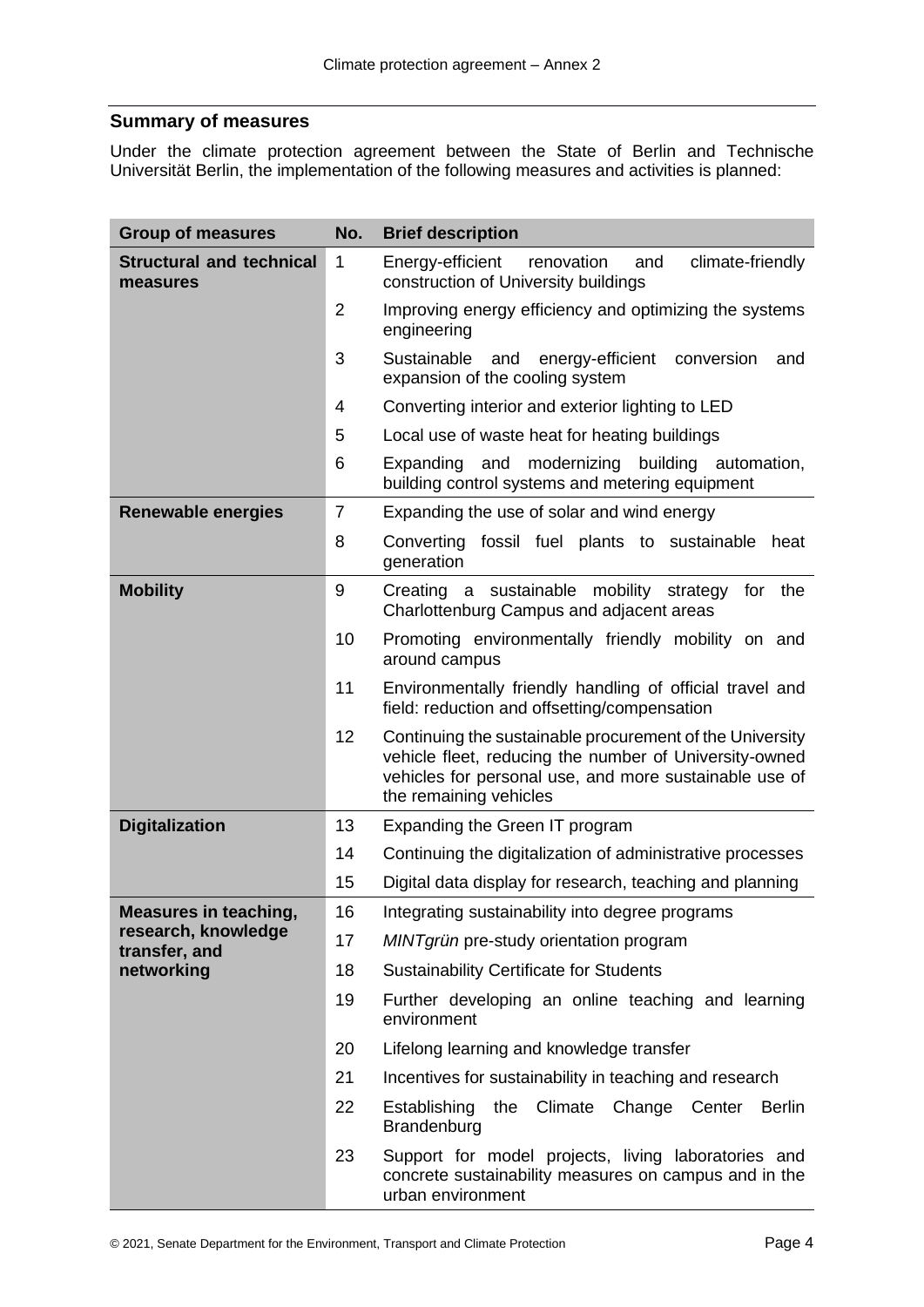| Organization                                                                         | 24 | Creating a climate neutrality strategy                                                                                                                                        |
|--------------------------------------------------------------------------------------|----|-------------------------------------------------------------------------------------------------------------------------------------------------------------------------------|
|                                                                                      | 25 | Focusing public relations and agenda setting on climate<br>and sustainability                                                                                                 |
|                                                                                      | 26 | Developing a comprehensive sustainability report, and<br>setting up and making available a sustainability portal on<br>the TU Berlin website                                  |
|                                                                                      | 27 | Expanding central energy management                                                                                                                                           |
|                                                                                      | 28 | Supporting the transfer of knowledge from research work<br>to the university's own operations                                                                                 |
|                                                                                      | 29 | Coordinating the measures in the climate protection<br>agreement                                                                                                              |
|                                                                                      | 30 | Connecting, implementing and reviewing<br>climate<br>activities through the Climate Action Task Force and<br>One-Stop Climate Shop                                            |
|                                                                                      | 31 | Aligning financial policy with climate protection targets                                                                                                                     |
|                                                                                      | 32 | Improving the sustainability of catering                                                                                                                                      |
|                                                                                      | 33 | Organizing a continuous improvement process (CIP)<br>and energy saving process                                                                                                |
| <b>Climate change</b><br>offsetting measures and<br>adaptation to climate<br>impacts | 34 | Increase in areas that help restore nature, decentralized<br>stormwater<br>management,<br>improvement<br>0f<br>the<br>microclimate, preservation and increase in biodiversity |

The measures outlined can be supplemented or adjusted as necessary during the term of this agreement (see Chapter VII of the climate protection agreement) if monitoring shows that targets may not be met. Where this occurs, the summary table is to be updated accordingly.

In addition, the following feasibility studies are agreed, which should lead to the measures described being extended in appropriate ways:

- Feasibility study 1: Feasibility of a layered climatic envelope for groups of listed buildings
- Feasibility study 2: Increasing the sustainability of procurement
- Feasibility study 3: Restricting short-haul flights for official trips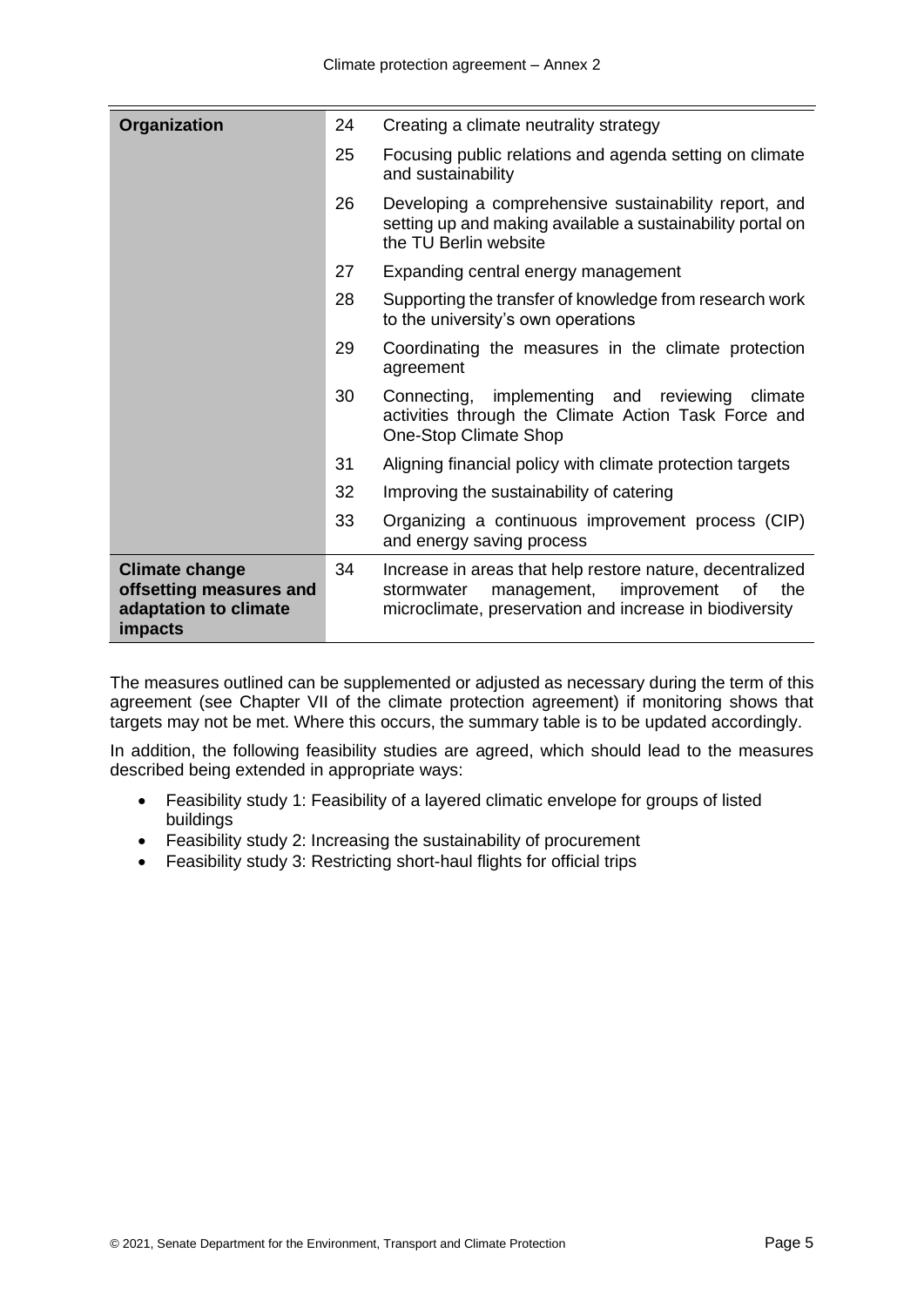#### <span id="page-15-0"></span>**1 Structural and technical measures**

Technische Universität (TU) Berlin has a large number of buildings from various years of construction, some of which date back to the 19th century. Their structural condition varies; almost half are listed buildings. Over the past few decades, a backlog has built up of renovation projects, and this has led to a real need to take action, especially in terms of energy-efficient renovation. In recent years, as part of the research project *Eneff: HCBC,* TU Berlin has conducted a detailed energy analysis of its buildings. On this basis, it will develop a climate neutrality pathway by the end of 2022.

#### <span id="page-15-1"></span>**Measure 1: Energy-efficient renovation and climate-friendly construction of University buildings**

Regarding renovations and new buildings, TU Berlin strives for an energy standard that goes beyond the legal standard (GEG) at the time of the application for measures, provided that this is economically feasible. For new buildings, the goal is to construct them so that they are as climate-neutral as possible. In the listed building stock, the aim is to take new approaches in cooperation with the authorities responsible for historic preservation in order to significantly reduce energy demand and  $CO<sub>2</sub>$  emissions beyond statutory levels. In addition, the University endeavors to construct buildings using timber where suitable.

The recommendations of the *Working Group on Mechanical and Electrical Engineering of State and Municipal Administrations* (AMEV) as well as the *Guideline on Technical Monitoring of Public Buildings for Optimizing Operations and Increasing Efficiency, published by the Senate Department for Urban Development, Building and Housing in Berlin in 2018* are binding for the planning of new buildings. In the case of renovations, TU Berlin aims to achieve a corresponding standard in the long term.

The following measures are planned as part of the Higher Education Development Plan (HSEP):

- Renovation of Building MA for the electrical engineering institutes as a climate and energy showcase project
- Replacement of the Nanophysics Building as a climate and energy showcase project
- Partial renovation in accordance with historic preservation regulations and a partial new construction meeting cutting-edge energy standards on the Seestraße site
- Energy-efficient renovation of the new Electrical Engineering Institute (EN) as part of the building's overall refurbishment
- Renovation or demolition and replacement of the Aeronautical Institutes (F) as a climate and energy showcase project
- Renovation and partial redevelopment of the Severin Campus in terms of sustainability
- Renovation or demolition and replacement of the new Physics Building (EW) as a climate and energy showcase project
- Energy-efficient renovation of the Physical Chemistry (PC) Building as part of the building's overall refurbishment
- Energy-efficient renovation of the Sports Center on Waldschulallee as part of the building's overall refurbishment
- Innovative climate-friendly renovation of the listed brick buildings on Fasanenstraße and Hertzallee

In all these cases, there is an assessment of whether it is reasonable and possible for existing TU Berlin buildings to be used (including alternative uses) based on needs in order to use the embodied energy in the building for as long as possible, or whether the construction of a new building brings significant advantages in the long term, for example by contributing to densification and saving land.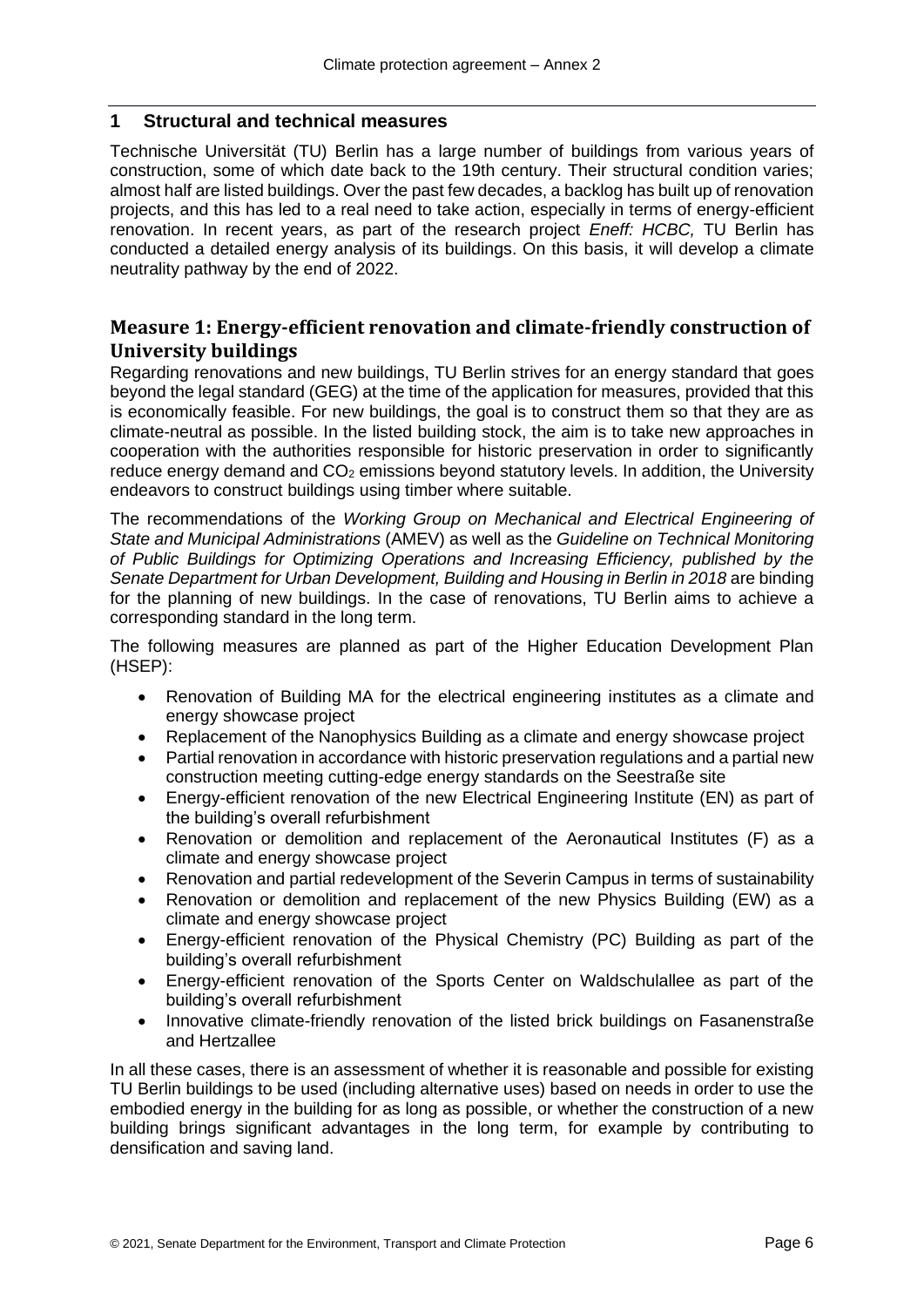#### <span id="page-16-0"></span>**Measure 2: Improving energy efficiency and optimizing systems engineering**

A scientific analysis carried out at TU Berlin over the past four years shows a high potential for CO<sub>2</sub> savings in existing buildings, which can be harnessed through monitoring and energy optimization. TU Berlin intends to implement these measures and will prioritize buildings with the highest potential for absolute savings. There is high potential for energy saving across various areas, including heating and cooling systems, pumps, and ventilation and airconditioning systems, for example, through retrofitting with more efficient system components, early replacement of inefficient systems, and installation of heat recovery systems.

### <span id="page-16-1"></span>**Measure 3: Sustainable and energy-efficient conversion and expansion of the cooling system**

There was already a high demand for air-conditioning and process cooling, and this has risen sharply in recent years due to the increase in research projects (including those funded by third parties) and the digital transformation; this is set to continue to increase in the future. Not only does cooling demand high levels of energy, but conventional fluorinated refrigerants have an enormous global warming potential (GWP). *EU Regulation (EU) No. 517/2014 of 16 April 2014 on fluorinated greenhouse gases* progressively caps the maximum quantities of fluorinated greenhouse gases that may be placed on the market in the EU as part of a phase down plan through to 2030.

When refurbishing and modernizing its cooling systems, the University has already undertaken to continuously replace conventional refrigerants with more climate-friendly refrigerants and to aim for a GWP value of below 150 when building new systems, where this is technically and economically possible on a case-by-case basis. In this regard, AMEV Recommendation No. 139 *Kälte (Cooling)* from 2017 must be used as the basis for planning.

A further option for improving the energy efficiency of cooling systems in the phase down period and in winter is the large-scale expansion of free cooling, to the extent that the building structures allow for this. In addition, cooling networks are to be created on the north and south sides of the main TU Berlin campus. In this context, TU Berlin is looking to work with Berlin University of the Arts (UdK) to set up optimized networks on the shared campus at Berlin-Charlottenburg.

A cooling network not only increases supply reliability, but also system efficiency, as the individual cooling units can run at optimum operating points. At the same time, the installed power can be reduced by a simultaneity factor. This also reduces the amount of refrigerants used. Since the cooling network itself stores the cold, power peaks can be reduced.

### <span id="page-16-2"></span>**Measure 4: Converting interior and exterior lighting to LED**

The TU Berlin building stock is equipped with different light sources depending on the year of construction and user requirements. The aim of the plan is to gradually convert all lighting to LED technology, as far as usage allows.

### <span id="page-16-3"></span>**Measure 5: Local use of waste heat for heating buildings**

As the share of renewable energy in the power sector continues to rise, it makes increasing sense to use the low-temperature waste heat, which is generated in significant quantities at TU Berlin, either directly or using heat pumps, to heat buildings.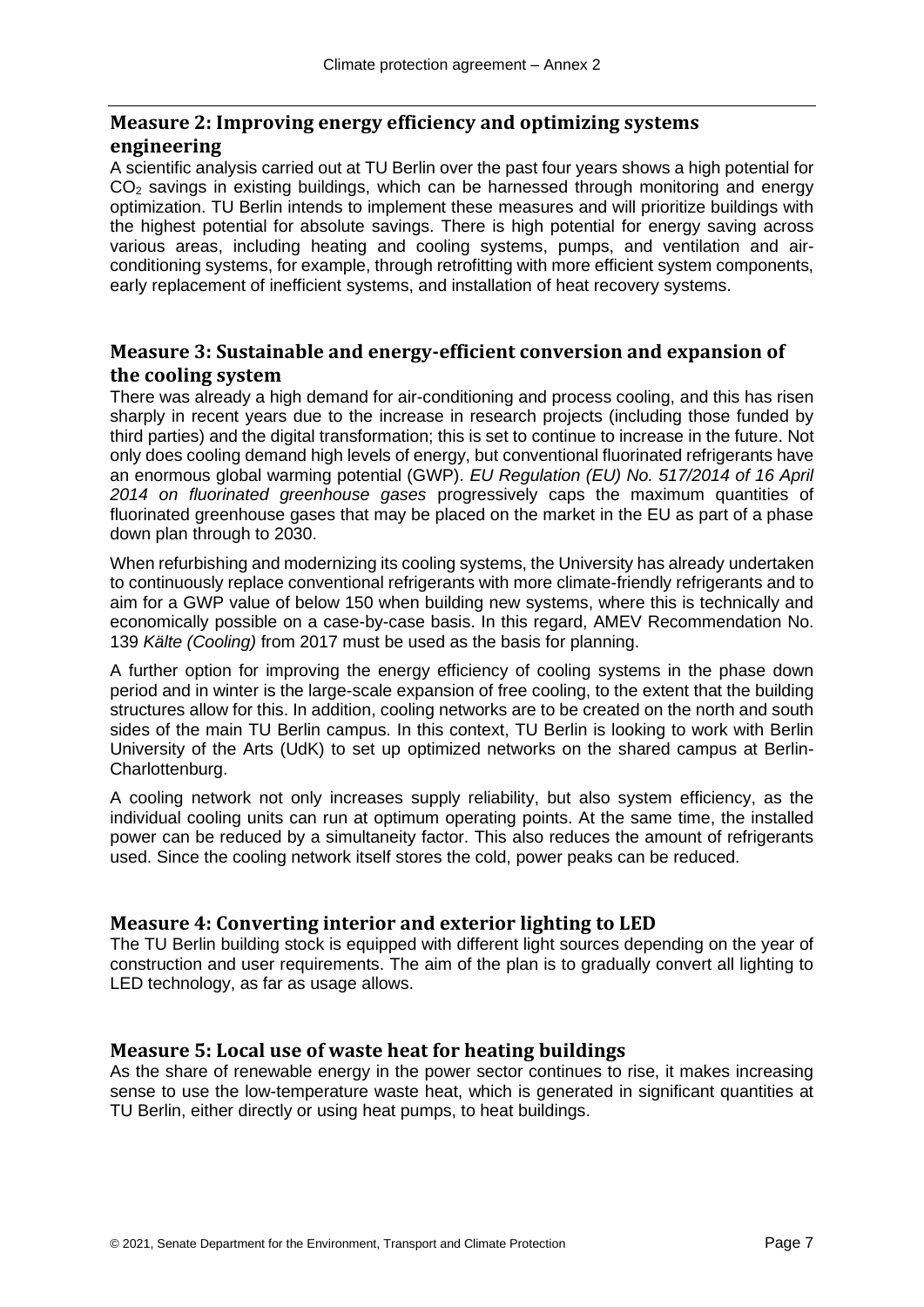#### <span id="page-17-0"></span>**Measure 6: Expanding and modernizing building automation, building control systems and metering equipment**

Technical buildings, especially laboratories, are becoming increasingly complex. At the same time, there are more and more opportunities to use building automation and control systems to improve the way in which building elements and systems interact, as well as the energy efficiency of operations.

Optimizing the energy use of the building stock means improving metering, as well as management and control as building automation is expanded. This is carried out based on the recommendations of the *Working Group on Mechanical and Electrical Engineering of State and Municipal Administrations* (AMEV), the *Guideline on Technical Monitoring of Public*  **Buildings for Optimizing Operations and Increasing Efficiency published by the Senate** Department for Urban Development, Building and Housing in 2018, and the *Guideline on Building Automation in Public Buildings for Optimizing Energy and Increasing Efficiency in Technical Building Services* published in 2018. These recommendations and guidelines are mandatory for new buildings, and they are implemented to the extent that is economically feasible for refurbishments and modernizations.

#### <span id="page-17-1"></span>**2 Renewable energies**

#### <span id="page-17-2"></span>**Measure 7: Expanding the use of solar and wind energy**

Currently, there is only one photovoltaic (PV) system on the TU Berlin campus, which was built by the student-initiated association Solar Powers e.V. In order to promote the large-scale deployment of solar energy on roofs and facades, all potential uses will be identified and implemented wherever possible. In future, the potential for installing a PV system will be examined for all roof renovations and new buildings, and also for existing buildings whose roof structure has been renovated in recent years. If the necessary conditions for construction are met, TU Berlin will first examine whether the project is to be financed using University funds or with the help of third parties. It will then implement the project.

The construction of PV systems on the following buildings has already been coordinated with the internal user:

- New Mathematics and IMoS (Interdisciplinary Center for Modeling and Simulation) buildings
- Technical Chemistry
- Hydraulic Engineering

TU Berlin is looking into using wind energy on campus and will implement this if the enabling conditions are met and it is deemed economically viable.

#### <span id="page-17-3"></span>**Measure 8: Converting fossil fuel plants to sustainable heat generation**

The energy supply of some external sites, such as the Sports Center on Waldschulallee, the Severin Campus, and the Seestraße site, is currently based on inefficient fossil fuel plants and is to be converted to more sustainable energy over the next few years in order to reduce direct emissions. In this regard, at least one climate-neutral alternative is to be considered.

#### <span id="page-17-4"></span>**3 Mobility**

#### <span id="page-17-5"></span>**Measure 9: Creating a sustainable mobility strategy for the Charlottenburg Campus and adjacent areas**

In cooperation with the district of Charlottenburg-Wilmersdorf and Berlin University of the Arts (UdK), TU Berlin is developing an integrated, sustainable mobility strategy for the Charlottenburg Campus. An initial research project has already been carried out which provides the basis for the strategy, including an inventory and a survey of mobility behavior.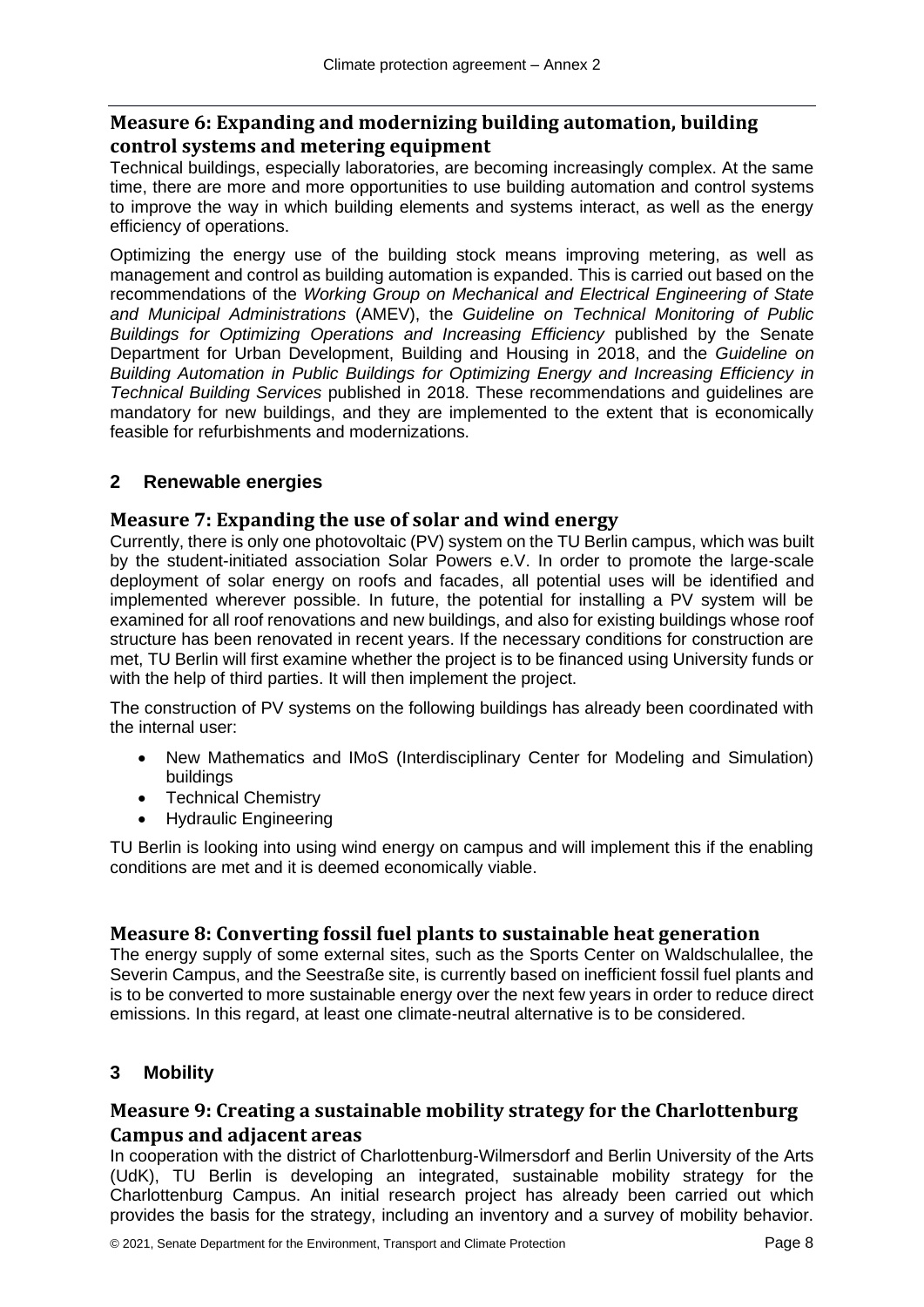Based on the climate goals of the federal and state governments, as well as the principles of environmental and land use justice, TU Berlin develops accessible, socially equitable and climate-neutral mobility offerings.

The main principle underpinning the mobility strategy is to reduce individual motorized traffic, for example by providing an infrastructure that encourages the use of the sustainable modes of transport (public transport, walking and cycling), by designing public transport and car sharing services to meet demand, and by improving connections between the campus and external sites and relevant locations in the local area. The aim is also to improve internal access within the campus and the experience of being on campus, while reducing emissions.

Another goal is to convert the remaining individual motor vehicles from internal combustion to renewable power by 2030. To this end, TU Berlin is building a charging infrastructure and creating an effective incentive system.

Existing approaches to promoting sustainable mobility behavior are identified, developed in open, participatory workshops, and implemented through pilot projects. The goal is to establish a strategic student and university mobility management system that can implement and embed specific measures (such as those outlined in Measure 12).

A new mobility management role will be created to coordinate the many mobility activities required.

#### <span id="page-18-0"></span>**Measure 10: Promoting environmentally friendly mobility on and around campus**

In addition to the mobility strategy, there are already a number of approaches used on campus regarding sustainable mobility, the improvement of bicycle and pedestrian mobility (while taking accessibility into account), and the establishment of secure bicycle parking infrastructure. Some aspects have already been fleshed out or are under review:

1. Promoting sustainable means of transport for employees

TU Berlin will support the use of public transport by making the travel pass ("*Jobticket*") more attractive. In addition, the University is committed to enabling employees in the public sector to use a "*Jobrad"* (a tax-deductible work bike) in future in order to promote a shift from motorized private transport to cycling. TU Berlin also sees an increase in working from home as making an additional contribution to reducing traffic. In future, TU Berlin will enable and put in place appropriate structures in order for its employees to choose where they carry out a portion of their working hours, to the extent that their tasks allow for this.

2. Removing car parking spaces

On-campus vehicle parking spaces will be kept to a minimum; their use will be reserved for people with mobility impairments and the University's own fleet of vehicles. The space gained is to be used for bicycle parking, green spaces and community gardens.

3. Cycle-friendly infrastructure

In order to make cycling more attractive, TU Berlin plans, in addition to expanding bicycle parking facilities and redesigning traffic routes on campus, to set up a cycle hub at a central location, which will be equipped with a compressor air pump for general use, among other things.

As part of the University's sustainability competition, two cargo bikes were procured that can be borrowed free of charge for transportation purposes via the ADFC (German Cyclists Association) platform. Academic chairs and departments will be encouraged to purchase their own cargo bicycles for transportation on and off campus in order to replace motorized transport.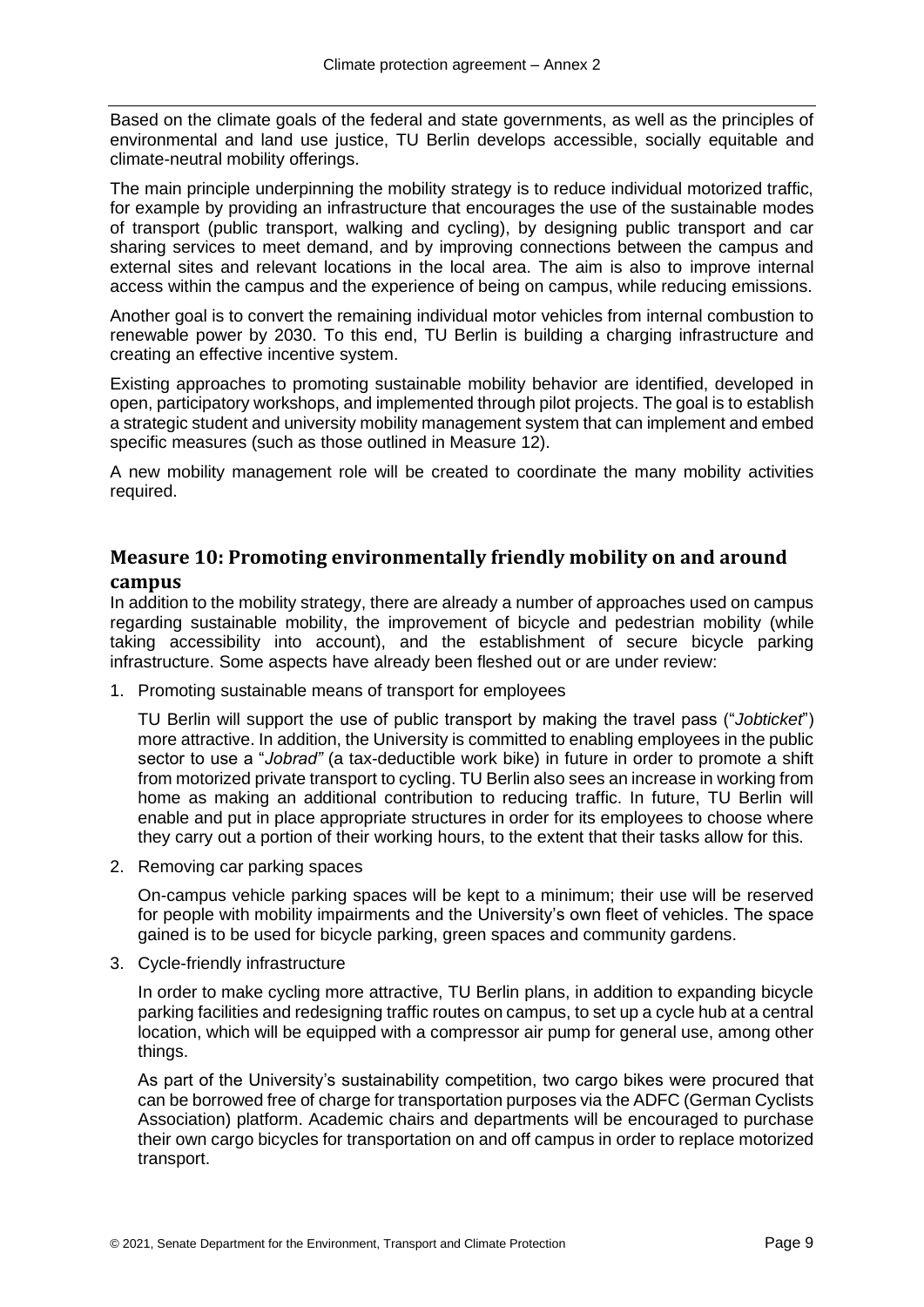#### <span id="page-19-0"></span>**Measure 11: Environmentally friendly handling of official travel and field trips: reduction and offsetting/compensation**

A growing number of employees have committed to avoiding short-haul flights as part of the *Scientists for Future* initiative. To reduce long-haul flights, which are harmful to the climate, the University leadership is setting up video conference rooms that can be used in particular for hybrid in-person and online events.

In addition, TU Berlin will seek to implement the following measures:

- 1. In future, all official travel will be reviewed in order to see if it can be avoided.
- 2. The emissions of all unavoidable official travel and field trips will be offset. For this purpose,  $a CO<sub>2</sub>$  fund will be set up, and a defined amount will be paid into it in order to offset each trip. The fund will be used to finance  $CO<sub>2</sub>$  reduction measures at TU Berlin.
- 3. If TU Berlin has achieved  $CO<sub>2</sub>$  neutrality in terms of generation and consumption (in scopes 1 and 2 of the climate neutrality pathway) on its sites, the  $CO<sub>2</sub>$  offsetting of official travel will be carried out by certified providers.
- 4. The selection of field trip destinations should be based on sustainability criteria wherever possible. Intercontinental field trips must be satisfactorily justified by the participants in terms of their necessity and their net impact on the environment.

As part of the conversion of the ERP system, additional checks will be carried out to determine how travel distance and primary means of transport can be recorded in the processing of official travel in the future. The University could use travel accounting to prepare a relevance assessment and identify further avoidance and offsetting measures.

### <span id="page-19-1"></span>**Measure 12: Continuing the sustainable procurement of the University vehicle fleet, reducing the number of University-owned vehicles for personal use, and more sustainable use of the remaining vehicles**

TU Berlin already awards procurement contracts on the basis of environmental protection criteria. For example, the procurement of diesel vehicles is already prohibited.

In practice, this means that sustainability is taken into account as part of all tenders and costs are calculated according to the life cycle calculation as outlined in the Administrative Regulation for Procurement and the Environment (VwVBU). Environmental impacts are therefore taken into account as follow-up costs of the vehicle.

In addition, in the future the kilometers traveled per University-owned staff vehicle and year will be accounted for based on the vehicle type in order to analyze the use and appropriateness of the individual vehicles.

On this basis, the University will review the extent to which:

- Vehicles are not needed at all and therefore do not need replacing;
- A sharing platform for TU-owned staff vehicles can be used to reduce the total number of vehicles; and
- Cargo bikes (including electric ones) can be used instead of cars and delivery vehicles for transport within Berlin.

The entire University-owned fleet will be converted to zero-carbon vehicles by 2030 at the latest, to the extent that this makes sense environmentally.

### <span id="page-19-2"></span>**4 Digitalization**

#### <span id="page-19-3"></span>**Measure 13: Expanding the Green IT program**

TU Berlin will continue to replace decentralized server rooms with centralized and energyefficient data centers. In addition, TU Berlin aims to put in place and continually upgrade an energy-efficient building environment for the operation of central server structures. In future,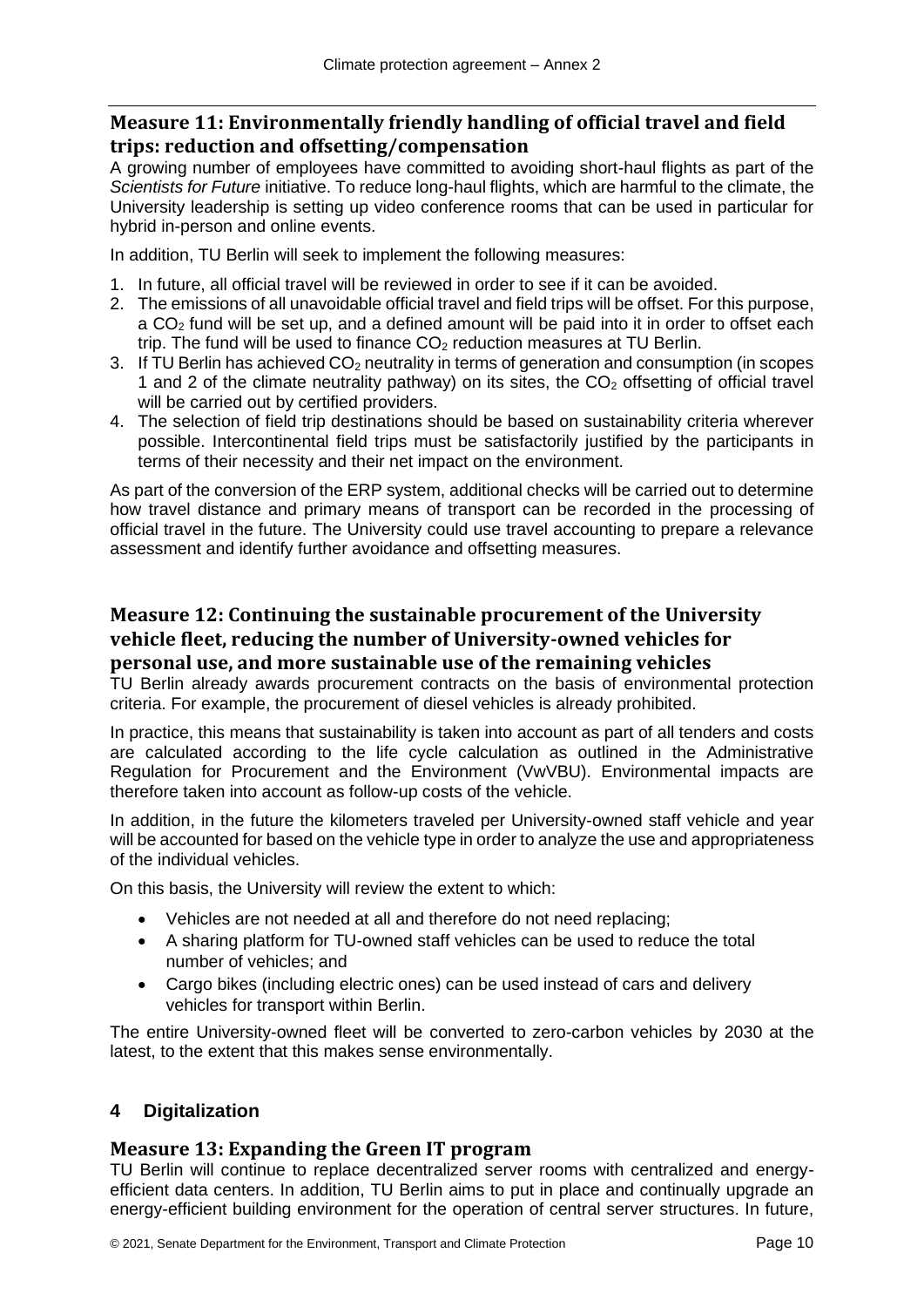the University also aims to include requirements relating to the use of central infrastructures as part of appointment and retention negotiations.

In addition – building on green IT principles – TU Berlin will develop its IT and digitalization strategy in order to:

- 1. Holistically integrate the reduction of climate and environmental impacts of procured IT products and infrastructures, and at the same time take into account social responsibility concerns, including the working environment and the socially responsible manufacturing of IT products;
- 2. Align the use of digital technologies wherever possible with TU Berlin's sustainability goals by reviewing the potential for digital optimization and efficiency in order to support climate measures and by evaluating digitalization processes in terms of their climate and environmental impacts.

TU Berlin is currently investigating which certified IT standards are best suited to support the expansion of its Green IT program. The University is also looking into re-using IT equipment by passing it on, for example via the platforms *Zoll-Auktion* or *VEBEG* platforms for the public sector.

#### <span id="page-20-0"></span>**Measure 14: Continuing the digitalization of administrative processes and reporting**

Administrative processes will be digitalized by expanding the integrated SAP system. Aims include facilitating mobile working in order to reduce passenger traffic and reducing energy and paper consumption. In addition, analytical functions will be added to the reporting system in order to enable planning and evaluation on climate and sustainability.

#### <span id="page-20-1"></span>**Measure 15: Digital data display for research, teaching, and planning**

As part of the *StadtManufaktur Berlin* living lab, TU Berlin has developed a prototype interactive planning display in cooperation with the Berlin-based Einstein Center Digital Future: The Platform for Urban Exchange is a communication and planning platform for urban design scenarios. The platform consists of a screen displaying a publicly available dataset of planning materials, which is overlaid with a 3D physical model. This gives users a vivid and practical understanding of spatial transformation processes focused on delivery. Digital data are translated into visual scenarios so that all stakeholders can discuss, develop and compare them in terms of their implementation. The data display is a particularly promising tool in the context of negotiation processes around climate-friendly urban development.

The platform can be used in planning workshops with experts and representatives to exchange planning information and simulate planning scenarios. The plan is to integrate the data display into transdisciplinary teaching projects as part of further expansions of the project. The data display is particularly useful for addressing climate and sustainability-issues, especially in the context of digitalization.

#### <span id="page-20-2"></span>**5 Teaching, research, knowledge transfer, and networking**

#### <span id="page-20-3"></span>**Measure 16: Integrating sustainability into degree programs**

In addition to courses with a clear sustainability focus, such as *Environmental Science and Technology* and *Sustainable Management*, TU Berlin offers a large number of sustainabilityoriented courses as compulsory subjects and compulsory elective subjects in many degree programs. These include courses such as *Blue Engineering - Sustainability in Engineering*, the *Energy Seminar*, and the *Transportation Seminar*. The teaching concept used in the *Blue Engineering* course has been adopted and adapted by numerous other universities in Germany. Furthermore, since the 1980s TU Berlin has had two funding instruments for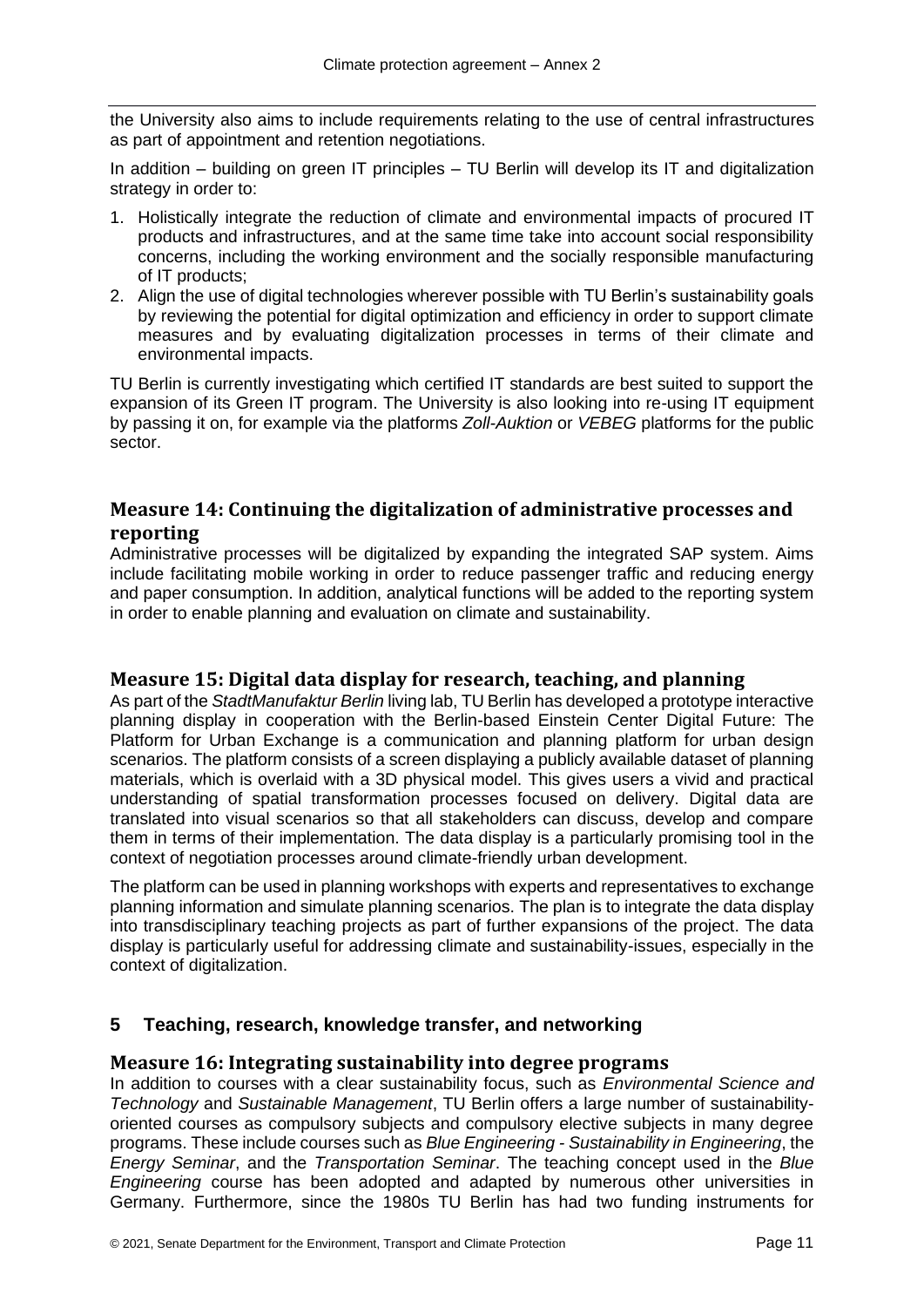teaching innovation – the *Project Laboratories for Social and Ecological Thought and Action* (TU projects) and the *Study Reform Projects* – which explicitly focus on sustainable development. With the establishment of the *Climate Change Center Berlin Brandenburg*, the University also plans to introduce an interdisciplinary master's program on climate change (cf. Measure 22). Since the 2019/20 winter semester, TU Berlin has offered an interdisciplinary lecture series on climate change topics for students of different disciplines. More than 1,000 students enrolled in the 2020/21 winter semester.

In its *Mission Statement for Teaching*, TU Berlin commits itself to designing its degree programs in such a way that students are empowered to participate in achieving the 17 Sustainable Development Goals of the United Nations. This includes transformative education as described by UNESCO in the *Education for Sustainable Development (ESD) for 2030 Framework*. In this context, teaching at TU Berlin is continually developed and existing offerings are expanded or embedded accordingly.

As part of quality assurance, another field is added to the module descriptions: Teaching staff indicate whether and in what ways their courses contribute to the 17 Sustainable Development Goals. Appropriate items are added to course evaluation forms and degree program surveys.

#### <span id="page-21-0"></span>**Measure 17:** *MINTgrün* **pre-study orientation program**

Since 2012, the two-semester pre-study orientation program *MINTgrün* (MINT is the German term for STEM subjects) has been offering first-year students an initial insight into the variety of degree programs at TU Berlin, so that they can make a considered decision about which degree to pursue. Approximately 600 students in each intake participate in the program. In the compulsory elective subject *MINTgrün Labor*, students take part in sustainability-oriented practical projects that address open, cross-disciplinary issues. The 17 Sustainable Development Goals are addressed in the compulsory module *Wissenschaftsfenster* ("*Window on Science")*. The *MINTgrün Labor* options are developed so that students can use interdisciplinary projects to learn how to contribute to the 17 goals through their academic and scientific work.

#### <span id="page-21-1"></span>**Measure 18: Sustainability Certificate for Students**

Since 2018, the S*ustainability Certificate for Students* has given students the option to focus on sustainability within their own studies. At the same time, it increasingly focuses university teaching on sustainability issues. The compulsory module *Critical Sustainability* aims at transformative learning: Participants first analyze the interconnections between technology, the individual, nature, society, and democracy, before using this knowledge to develop intervention research and directly contribute to social and ecological change. More than 360 students have participated in the program so far. To build on this, an annual project week focusing on social and ecological transformation will be set up along the lines of ETH Zurich's *Sustainability Week*. Within the Berlin University Alliance, existing offerings are coordinated and, where possible, jointly expanded. In addition, the University will also consider the internationalization of the certificate in cooperation with the strategic partner universities and with the partner network ENHANCE (European Universities Initiative).

#### <span id="page-21-2"></span>**Measure 19: Further developing an online teaching and learning environment**

In response to the coronavirus pandemic, in spring 2020, the University successfully switched from in-person to online formats in a matter of weeks. TU Berlin will review which online offerings should be continued from the point of view of teaching quality and in what cases faceto-face learning can be replaced by online or e-learning. In addition to the expansion of online teaching, an online teaching and learning platform will be developed to strengthen linkages with sustainability topics and ensure the broader accessibility of courses. The platform will also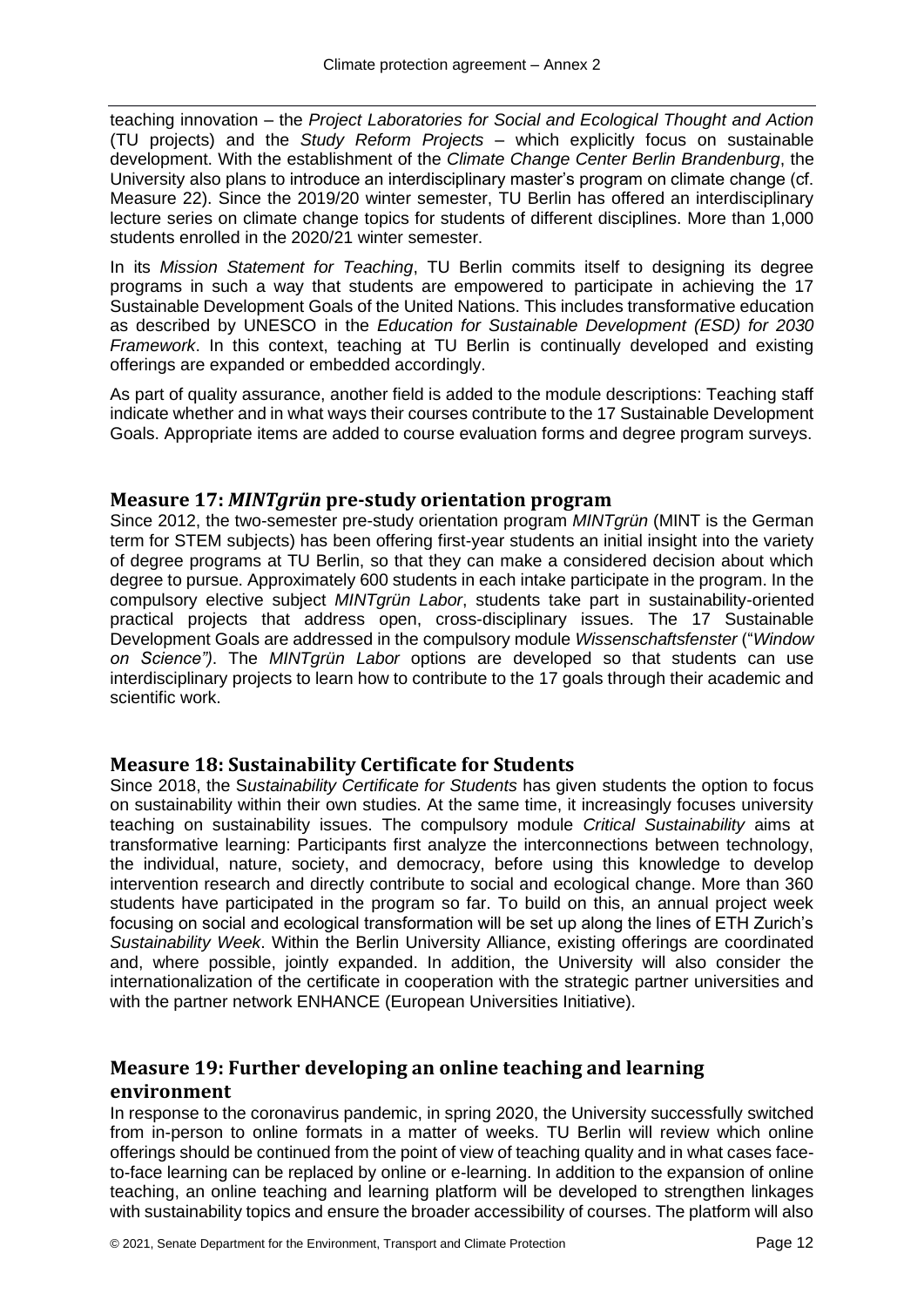be used to announce thesis topics related to sustainability. The expansion of Open Educational Resources will in future enable lecturers to make available teaching videos and other didactic materials to people outside TU Berlin.

#### <span id="page-22-0"></span>**Measure 20: Lifelong learning and knowledge transfer**

TU Berlin's continuing education courses currently mainly include fee-based master's programs, some of which have a clear focus on sustainability. They are not part of regular teaching. Based on the *Sustainability Certificate for Students*, certificate programs and microdegrees will be developed to strengthen both interdisciplinary and subject-specific qualifications. These programs will be offered and delivered by *TU Berlin ScienceMarketing GmbH (TUBS)*, a wholly owned subsidiary of TU Berlin.

In addition, TU Berlin also addresses civil society with free courses on sustainability, for example the ongoing lecture series *TU Berlin For Future*. The range of lecture videos targeted at the interested public on current topics, especially sustainability, will be expanded on TU Berlin's YouTube channel.

#### <span id="page-22-1"></span>**Measure 21: Incentives for sustainability in teaching and research**

TU Berlin's LinF system, which measures performance in research and teaching, does not currently take into account sustainability. At the same time, TU Berlin's Mission Statement for Teaching specifies that special achievements in teaching will be rewarded through an incentive system. The data collected are currently used for the performance-based distribution of material resources, and development and equipment planning as part of faculty budgeting. The mechanisms for distributing resources will be revised within LinF in order to capture and give special consideration to the contribution of all activities within teaching, science communication, and knowledge and technology transfer to sustainable development and the achievement of the 17 Sustainable Development Goals.

The integration of climate and sustainability in research and teaching will also be given greater consideration when appointing new professorships and filling new positions. A commitment to sustainability is already included in job descriptions when positions are advertised.

In addition, TU Berlin will develop criteria for a *Sustainability Award for Teaching*, which will be introduced by 2022 at the latest. The award will be presented for outstanding achievements in the didactic communication of sustainability ideas within courses.

#### <span id="page-22-2"></span>**Measure 22: Establishing the Climate Change Center Berlin Brandenburg**

TU Berlin is taking a leading role in the establishment of the *Climate Change Center Berlin Brandenburg*, working with university and non-university partners in Berlin and Brandenburg. The joint project was initiated by TU Berlin together with FU Berlin, Berlin University of the Arts, Charité – Universitätsmedizin Berlin, and the University of Potsdam. The center will help accelerate the delivery of climate solutions in four closely related "solution fields":

1. Society (Governance & Democracy, Policy & Economy, Culture)

Climate protection must be embedded in a social, political, and legal framework that enables and supports the measures taken. Changes in consumer habits and values are also crucial.

2. Technology (Energy, Transport & Mobility, Built Environment)

The discussion around technological transformations and innovations centers on some of the main areas that cause harmful emissions: the energy, transportation, and building sectors. Digital technologies unlock important effects in this context.

3. Nature (Bioeconomy & Circular Economy, Ecosystems, Green Infrastructure)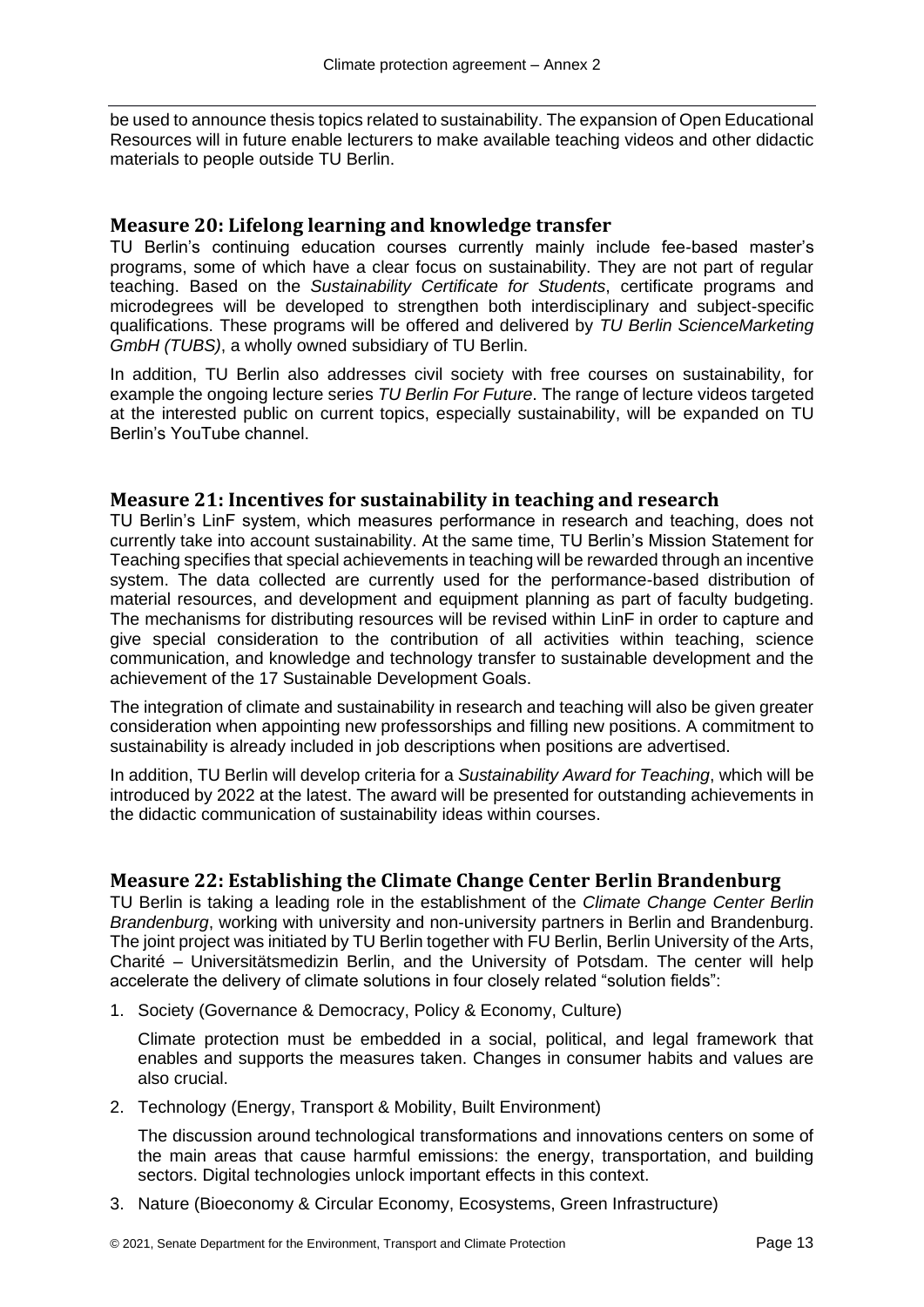As part of nature-based solutions (NbS), it is necessary to strengthen healthy (natural and managed) ecosystems. These include approaches such as ecosystem-based adaptation, ecosystem-based disaster risk reduction, natural infrastructure, green and blue infrastructure, and forest and landscape restoration.

4. Urban/Rural Settlements (Urban/Rural Systems)

All factors interact in agglomerations and in the context of specific spatial uses (living, working, shopping, leisure, and mobility); these function together and must be understood as interlocking systems.

A central task of the research center is to develop and apply solutions for climate neutrality within living laboratories *on site at the university* and to include solution fields as examples. The fact that TU Berlin is an inner-city campus makes it particularly suitable for this. The *Climate Change Center Berlin Brandenburg* provides TU Berlin with access to the knowledge networks of partner institutions.

#### <span id="page-23-0"></span>**Measure 23: Support for model projects, living laboratories and concrete sustainability measures on campus and in the urban environment**

TU Berlin will develop and embed the initiation and delivery of model projects through the following three initiatives and networks:

1. Campus Charlottenburg network

Founded in 2010 by Charlottenburg district council, TU Berlin and UdK, the *Campus Charlottenburg* initiative, which now has nine further cooperation partners, forms a spatial and institutional network within which the TU Berlin main campus and the district are gradually developing into a living laboratory for research and teaching. The initiative focuses on energy, mobility, nutrition, climate change adaptation, and biodiversity. Projects such as *Sustainable Mierendorff-INSEL* and *Food Waste - (K)ein Thema* are leading the way.

2. StadtManufaktur Berlin

*StadtManufaktur Berlin* was established in 2019 as a living laboratory center and transdisciplinary platform for the sustainable transformation of a growing city. It offers support for model projects, the genesis of living laboratories, and the implementation of concrete sustainability measures on campus and in the surrounding urban area. The thematic focuses are climate resilience and climate adaptation, energy and heat transition (including mobility, circular economy, biodiversity development, and transformation knowledge).

*StadtManufaktur Berlin* also supports the Campus Charlottenburg network, which aims to use urban space as a living laboratory through flagship projects in these thematic areas. The way in which actors from academia and science, politics, and business, as well as ordinary citizens, are working together to make Berlin climate-friendly can also be used as a model for other cities. Further projects are being developed with the cooperation partners and *StadtManufaktur Berlin* to strengthen climate change adaptation and biodiversity, energy and heat transition, and the circular economy. In addition, living labs are used in teaching: Students are given the opportunity to apply the principle of "think global, act local" in their work, and to contribute to the implementation of the 17 UN Sustainable Development Goals at local level. Students acquire practical skills for designing sustainable development and strengthen their sense of agency.

3. Sustainability competition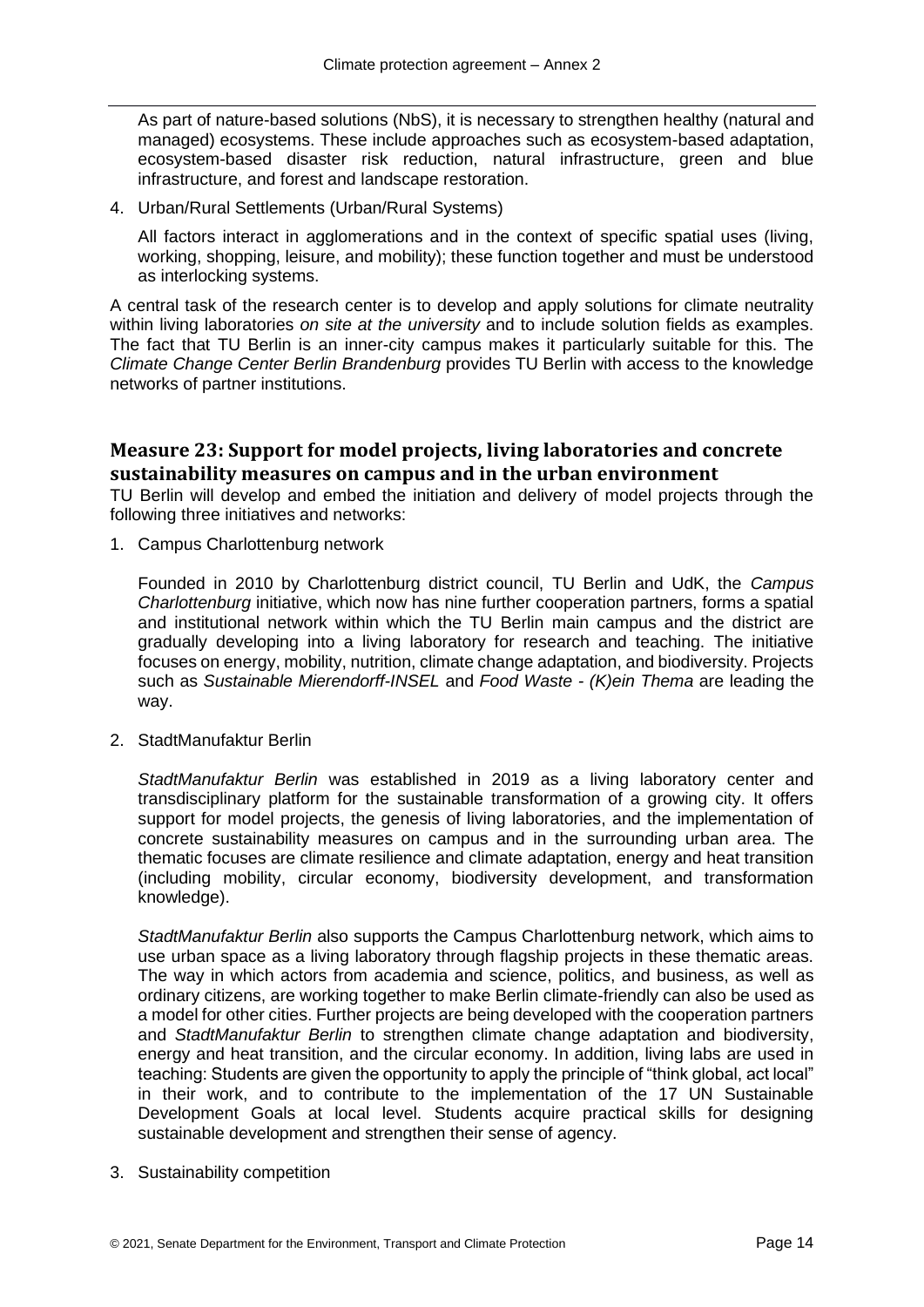In October 2017, on behalf of the president, the TU Berlin Council for Sustainable Development announced an open competition to implement ideas on sustainability. All members of TU Berlin could enter project ideas. 34 concepts were submitted, 17 of which were selected. Almost all projects were or are integrated into teaching – in some cases into teaching projects where students are responsible for teaching themselves (such as project laboratories). The projects were linked up with each other based on theme in order to generate the strongest possible synergies in implementation and publicity.

From 2021, there will be an ideas competition on the implementation of sustainability measures every two years. The competition is aimed at students and lecturers. The funding volume is EUR 100,000.

#### <span id="page-24-0"></span>**6 Organization**

#### <span id="page-24-1"></span>**Measure 24: Creating a climate neutrality strategy**

As a priority measure, TU Berlin will prepare a climate neutrality strategy for its own area of impact by the end of 2022; it will set out in detail how it can achieve climate neutrality by 2045. The contents of the present climate protection agreement will be incorporated, updated and developed as a basis for the strategy. Verifiable interim targets will be formulated for 2030 and 2040. The goal is to reduce the remaining amount of  $CO<sub>2</sub>$  and offsetting as much as possible. In order to establish a baseline for quantifying  $CO<sub>2</sub>$  savings and to make savings targets verifiable, TU Berlin is currently having its carbon footprint calculated.

#### <span id="page-24-2"></span>**Measure 25: Focusing public relations and agenda setting on climate and sustainability**

In its public relations work, TU Berlin communicates on climate and sustainability with the media and the general public. Climate protection will be made more publicly visible as a topic, and related research topics and actions will be made accessible to a broad public. The goal of the following six packages of measures is to expand TU Berlin's role as a multiplier on climate protection:

1. Media relations: Press releases, press campaigns, media reports, interviews

In addition to continuous and systematic media relations, laboratory tours for journalists and visits to the campus will be offered more frequently in future in order to explain and communicate science and research on climate and sustainability. The goal is to position TU Berlin as a forward-looking actor on climate protection and sustainability not only in research and teaching but also in campus life.

2. Organizing events and participating in large public events

TU Berlin sees itself as a university that also disseminates knowledge to the general public. This is carried out via a large number of public events, among other things. These include Long Night of the Sciences, with many projects on climate protection and sustainability (science slam, sustainability market, experiments, lectures, children's campus), and the traditional Queen's Lecture, which also focuses on the topic. In addition, representatives of TU Berlin participate as experts in external public events, such as Futurium, Urania, the Berlin Year of Science, and panel discussions.

In future, in-person events will also be offered in hybrid format (in-person and online) and with bilingual interpretation in order to reach the largest possible group of interested parties. Knowledge transfer and strengthening the climate/sustainability brand are at the heart of these measures. As well as generating interest, for example among young people who are looking for a particular field of study, the aim of these measures is also to help set the agenda. The goal is for representatives from the University's Executive Board and research to make strong public statements around climate action and sustainability.

3. Presenting the topic online, in films and in social media posts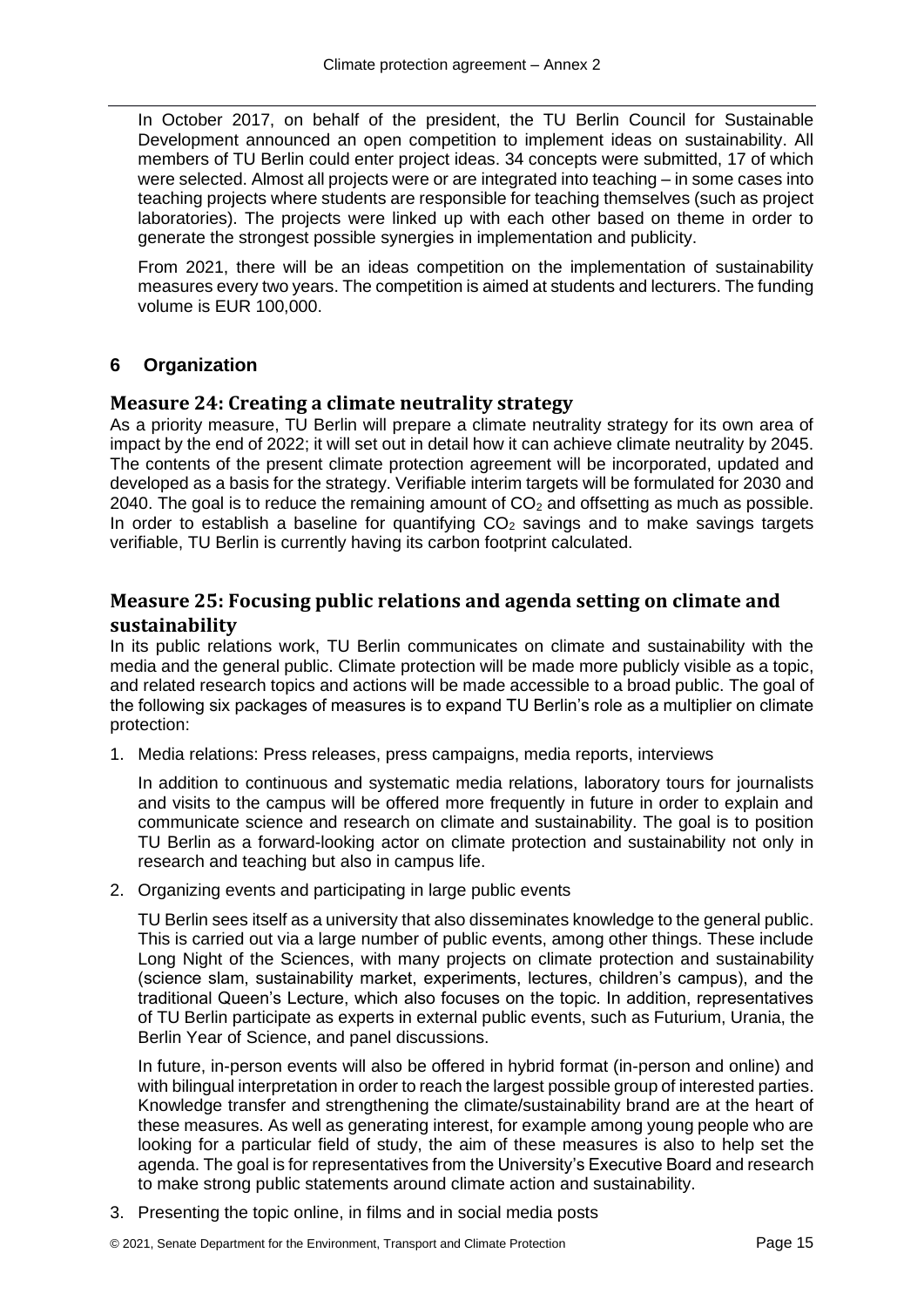Research projects and actors are also described in TU Berlin TV statements and films, and shown on the University's website, YouTube channel, and social media. TU Berlin would like to greatly expand its offering and make more frequent use of film to present stories and issues related to climate and sustainability. This ranges from reports and interviews to a regular news program from the TV studio at the Charlottenburg campus. In this way, TU Berlin aims to present the subject in a way that is appropriate for the target group, especially young people, and to communicate scientific facts. The offerings are designed bilingually and linked to advertising campaigns.

4. Communicating the topic to TU alumni

TU Berlin has one of the oldest and largest alumni programs in Germany. It maintains contact with around 35,000 former students and researchers. TU Berlin addresses this target group with information on various channels, including climate and sustainability. This information policy is to be supplemented in future by the active involvement of alumni in climate change projects. This might include tree sponsorships, fundraising for projects and professorships in the new Climate Change Network, and scholarships for students who are actively involved in climate projects on campus.

5. Communicating the topic to political actors

There are more political institutions in Berlin than in any other Germany city. TU Berlin taps the potential for networking and knowledge exchange, for example, through the traditional VIP tour during TU Berlin's Long Night of the Sciences.

In future, TU Berlin will invite politicians to the University and the laboratories four times a year with the *Grünes Lunchpaket* ("Green Lunchbox") series to inform them in person about climate topics from a scientific perspective. In the upcoming "*Grüner Schulterblick*" ("Green Shadowing") program, between four and six researchers and politicians will spend several working days together each year to learn about the processes in politics and science. A film will be made of this exchange. Building this network of policymakers and researchers generates trust, cooperation, and an understanding of each other's professions.

6. Continuing education for junior researchers in science communication

With a number of certified courses and a continuing education master's program, TU Berlin has a good offering of continuing education on science communication. The program is also open to junior researchers. These continuing education programs will continue to cover topics and examples from climate and sustainability. The courses are also to be offered to master's students.

### <span id="page-25-0"></span>**Measure 26: Developing a comprehensive sustainability report, and setting up and making available a sustainability portal on the TU Berlin website**

The Environmental Report, which has been published almost annually since 1995, was supplemented in 2016 by the report of the Council for Sustainable Development, and, more recently, expanded through a broad participatory process into a Sustainability Report, which was published for the first time in October 2020.

By systematically bringing together information on and involving all TU Berlin status groups (professors, academic staff, administrative and technical staff and students), the report presents and documents the entire spectrum of sustainability in research and teaching as well as in operations and infrastructure at TU Berlin, from strategy to governance and transfer to construction and operational processes.

The Sustainability Report provides a snapshot, and its contents are presented on the Sustainability Portal on the web, which allows for adjustments and updates to be made throughout the year. This Sustainability Portal provides content and links that go beyond the Sustainability Report, so that the users can easily explore the entire spectrum of sustainable activities via one access point. The portal is intended as a hub for all areas of sustainability policy, research, teaching, transfer, operations and construction.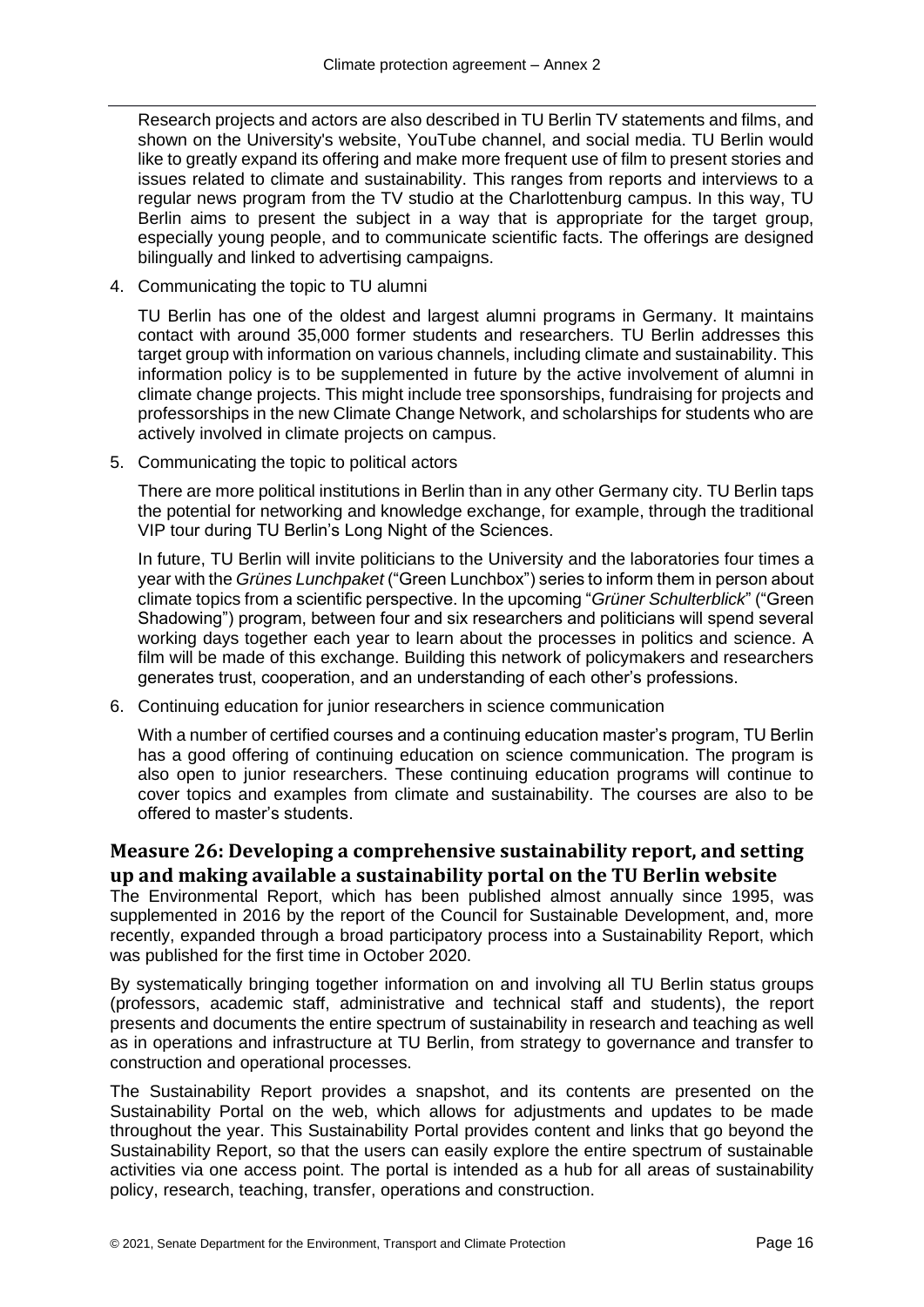#### <span id="page-26-0"></span>**Measure 27: Expanding central energy management**

In 2018, TU Berlin began restructuring and expanding its energy management staff. This involves the following:

- Expanding and automating energy data collection and data analysis in order to manage, optimize and reduce energy use while increasing operational reliability and thermal comfort.
- Continuous review of opportunities for renewable energy integration.
- Establishing and implementing high climate-responsive building and facility standards for existing and new constructions that go beyond legal requirements.
- Strategically coordinating climate-related measures in the building and facilities sector as well as in climate impact adaptation with the goal of realizing a climate-neutral campus.
- Energy optimization, planning and advice regarding concepts for sustainable energy and systems in existing and new buildings.
- Activating additional resources in order to achieve the goals of the climate protection agreement (e.g. by establishing knowledge transfer from research to operations).

#### <span id="page-26-1"></span>**Measure 28: Staff support for the transfer of knowledge from research work to the University's own operations**

As part of ongoing applied research projects, a number of climate-related findings and measures are emerging at TU Berlin that can be usefully implemented in the University's actual construction and building management processes beyond the research level. In order to coordinate and implement these measures – which were developed through university research even though they are not considered research projects but climate-related infrastructure measures – there is a need for organizational structures and personnel resources on both the academic and administrative sides, especially in Department IV Building and Services Management. Staffing capacities will be created in both areas in order to plan, coordinate and execute these processes.

#### <span id="page-26-2"></span>**Measure 29: Coordinating the measures in the climate protection agreement**

The sustainable transformation of a complex organization such as TU Berlin requires the coordination of various sustainability stakeholders, including the Climate Action Task Force, the Council for Sustainable Development, the Occupational Health and Safety Services and Environmental Protection Unit (SDU), and the administration. By further expanding personnel and financial capacities, the University will ensure the implementation of the measures in the climate protection agreement as well as the investigation of the feasibility studies. In addition, further topics are to be highlighted in order to expand the climate protection agreement with each evaluation. The level of staff resources needed will be explored by the Climate Action Task Force.

#### <span id="page-26-3"></span>**Measure 30: Connecting up, implementing and reviewing climate activities through the Climate Action Task Force and One-Stop Climate Shop**

In order to coordinate the implementation of the measures decided in the climate protection agreement and to expand the catalog of measures, the TU Berlin Executive Board established the Climate Action Task Force (CATF) in May 2020 under the leadership of the Executive Board member responsible for sustainability. In addition, the Task Force has the role of analyzing and evaluating options for climate action, updating TU Berlin's climate action plan, initiating and coordinating climate funding applications, and strengthening exchange with other universities on climate. The CATF has an annual budget of EUR 100,000.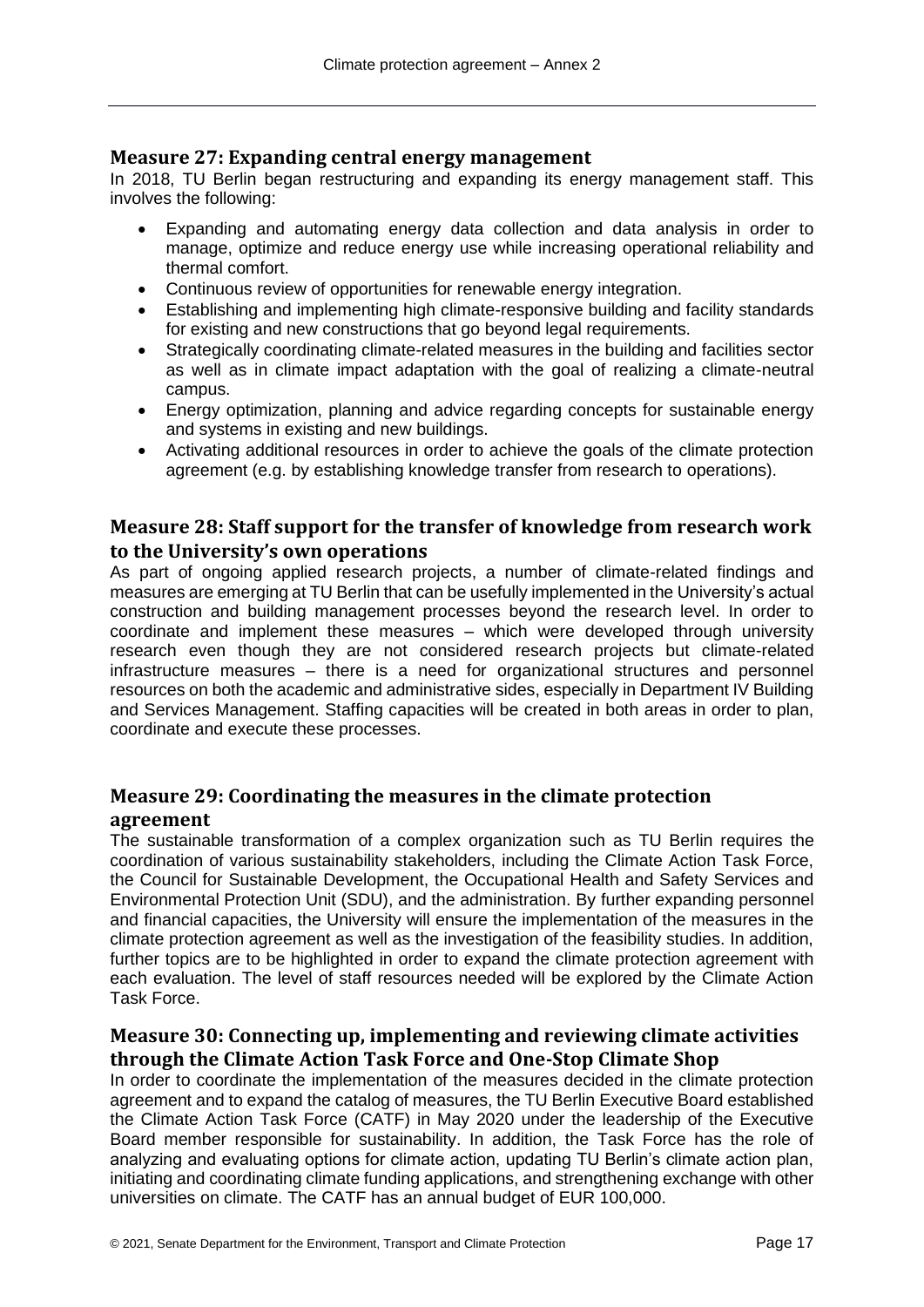Also under the leadership of the Vice President for Education, Digitalization and Sustainability, the One-Stop Climate Shop will be established to aggregate and systematize information, activities, ideas and future prospects for TU Berlin's climate agenda and to increase their internal and external visibility. The measure aims to improve efficient communication, coordination and increased incentives for climate-related activities. The One Stop Climate Shop acts as the first and main port of call for all TU internal and external inquiries, suggestions and ideas regarding TU Berlin's climate agenda. It increases the visibility and strengthens TU Berlin's political communication as a climate policy actor.

#### <span id="page-27-0"></span>**Measure 31: Aligning financial policy with climate protection targets**

TU Berlin bases its financial investments on fossil-free principles.

In future, it commits to aligning investment decisions with ambitious climate and sustainability efforts. For projects that are in line with this strategy, the University examines options for cofinancing and, where a positive decision is made, provides funding (for example, HCBC, Hydraulic Engineering Building).

The aforementioned offsetting fund for unavoidable official travel is used for  $CO<sub>2</sub>$  reduction measures at TU Berlin.

#### <span id="page-27-1"></span>**Measure 32: Improving the sustainability of University catering**

TU Berlin supports the transition to sustainable and climate-friendly nutrition. *studierendenWERK BERLIN*, which operates a large number of the canteens and cafés, has already taken steps towards climate-friendly catering. However, the university catering facilities operated by private providers also show some potential for improving their sustainability performance, especially regarding vegetarian and vegan food offerings and avoiding the use of disposable tableware.

1. Requiring food service contractors to provide regional, fair trade, and sustainable products

When concluding new contracts and renewing existing ones, TU Berlin requires the canteens and cafés not to use disposable tableware and to serve all food and beverages with reusable tableware. At least 50% of dishes must be vegetarian or vegan in each category (main dishes, smaller dishes and sandwiches, desserts, etc.), and at least one vegan dish per category should be offered. The dishes should, as far as possible, be sourced from regional produce and fair trade.

2. Sustainable catering at TU Berlin events

In future, the catering at events financed by TU Berlin budget funds will be exclusively vegan or vegetarian. Overall, catering will be sustainably oriented: This includes no longer using disposable tableware and, where possible, using fairly traded, regionally sourced, seasonal and organically produced food. At all other TU Berlin events (including external events on TU premises), sustainable catering is explicitly encouraged.

3. Installing drinking fountains on the University campus

In cooperation with Berliner Wasserbetriebe, a public drinking fountain is to be built in the immediate vicinity of TU Berlin's Charlottenburg campus, preferably in front of the Main Building or the Mathematics Building. The drinking fountain will be built and operated by Berliner Wasserbetriebe. In addition, TU Berlin is examining whether it is possible to install water dispensers in central university buildings, following the example of the drinking water dispenser in the Hardenbergstraße canteen. In new buildings, the installation of drinking water dispensers is integrated into the planning process.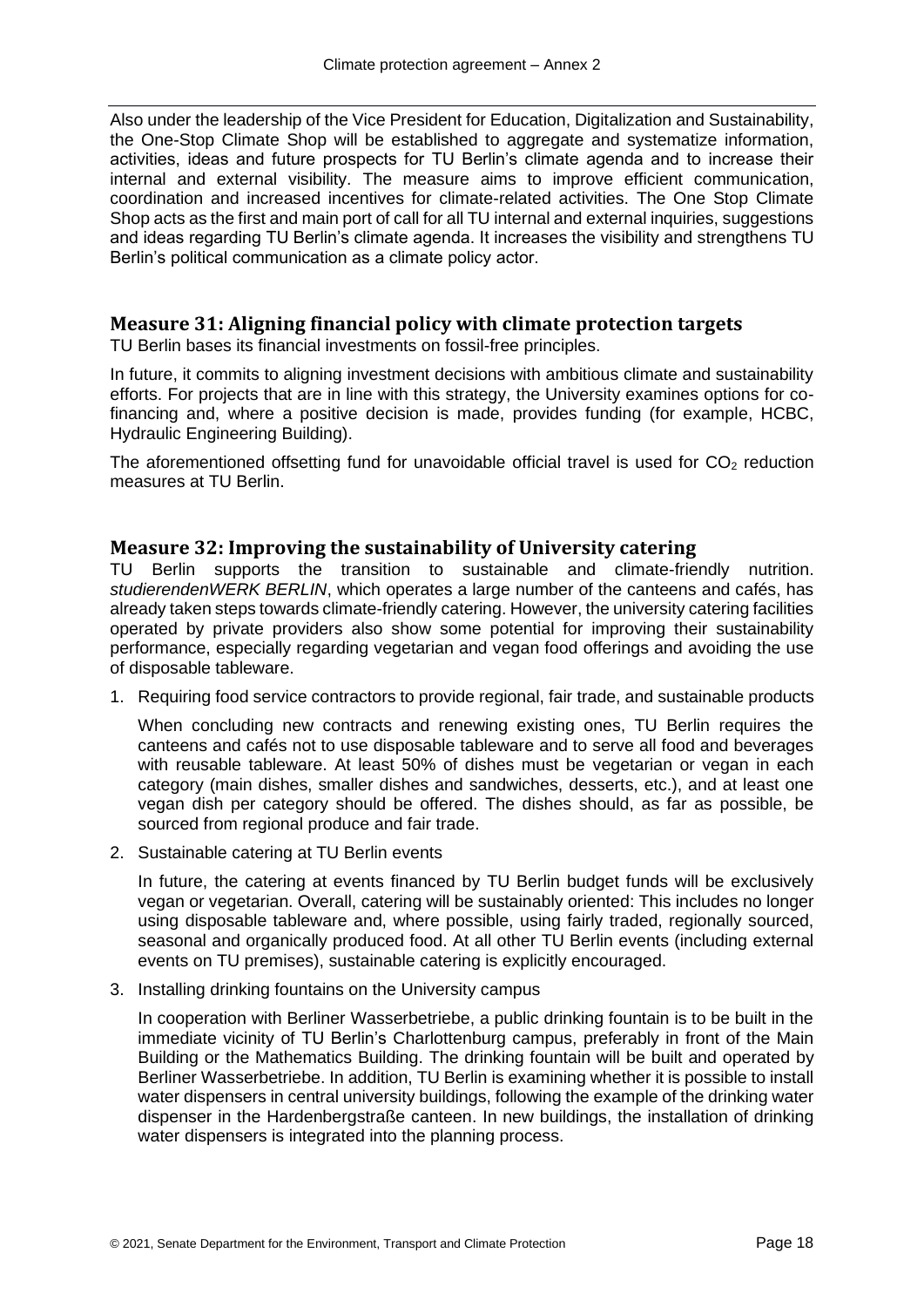#### <span id="page-28-0"></span>**Measure 33: Developing a continuous improvement process (CIP) and energy saving process**

1. Continuous improvement instead of large-scale, drastic innovations

The science shop kubus / ZEWK (Center for Scientific Continuing Education and Cooperation) is developing the "Continuous Climate Improvement Process/Energy Saving Process". In this way, the potential for energy saving and climate protection is determined at regular intervals by TU Berlin employees and measures are developed to harness this potential. kubus/ ZEWK develops the corresponding guidelines, trains the facilitators in the CIP and energy saving process group and supports the implementation process. Based on the experience of the premium model, which was used in TU Berlin's KT building, the University will review whether several CIP groups (e.g. across institutes or buildings) can be established, which are supported by the environmental officers and energy management. This creates an interface between users and building operators, so that any anomalies identified in the use of the building are incorporated into the planning and implementation of measures. In addition, the measures encourage users to become more aware of energy-saving, climate-friendly processes, which can also lead to changes in individual behavior and consumption patterns – a self-reinforcing process.

2. Energy-saving building use

Working with the Occupational Health and Safety Services and Environmental Protection Unit (SDU), kubus is developing training modules that enable employees to use the energysaving potential available in each individual building. In addition to using the infrastructural potential, emphasis is also placed on energy-saving behavior, where easy-to-implement measures – which often require no additional expense – are used to increase savings potential. This continuing education program also includes a course tailored to managers, which addresses "energy-saving leadership behavior," including setting an example and valuing energy-saving behavior. This also includes regular internal evaluation, e.g. in annual meetings, to ensure continuity. kubus conducts initial pilot trainings, which can be integrated into the standard ZEWK training offering after the end of the project. In addition to training, the University also develops and implements building-specific campaigns using a variety of formats to inform and motivate employees. These campaigns are linked with the CIP groups, which act as multipliers in the buildings.

#### <span id="page-28-1"></span>**7 Climate change offsetting measures and climate change adaptation**

#### <span id="page-28-2"></span>**Measure 34: Increase in areas that help restore nature, decentralized stormwater management, improvement of the microclimate, preservation and increase in biodiversity**

TU Berlin creates human resources for designing, planning and operations in order to develop outside areas that benefit nature.

Ecologically sound climate change adaptations are systemically used to create a number of simultaneous effects:

1. Increase in areas that help restore nature

Increasing the amount of green space, green facades, green roofs, and open spaces will increase the amount of land area on the campus that helps restore nature. This area mitigates the urban impacts of climate change (e.g., heat stress, heavy rainfall). At the same time,  $CO<sub>2</sub>$  sequestration contributes to the deceleration of climate change. Measures include the reallocation, unsealing and greening of unused sealed traffic areas, median strips, service roads and parking spaces, urban gardening in raised beds, and the greening of roofs and facades. Positive impacts include building shading, transpiration cooling and insulation, increased biodiversity and habitat, and reduced noise propagation. Green roofs and facades also save  $CO<sub>2</sub>$ , as the amount of energy required for cooling the buildings is reduced and  $CO<sub>2</sub>$  is simultaneously fixed via the biomass.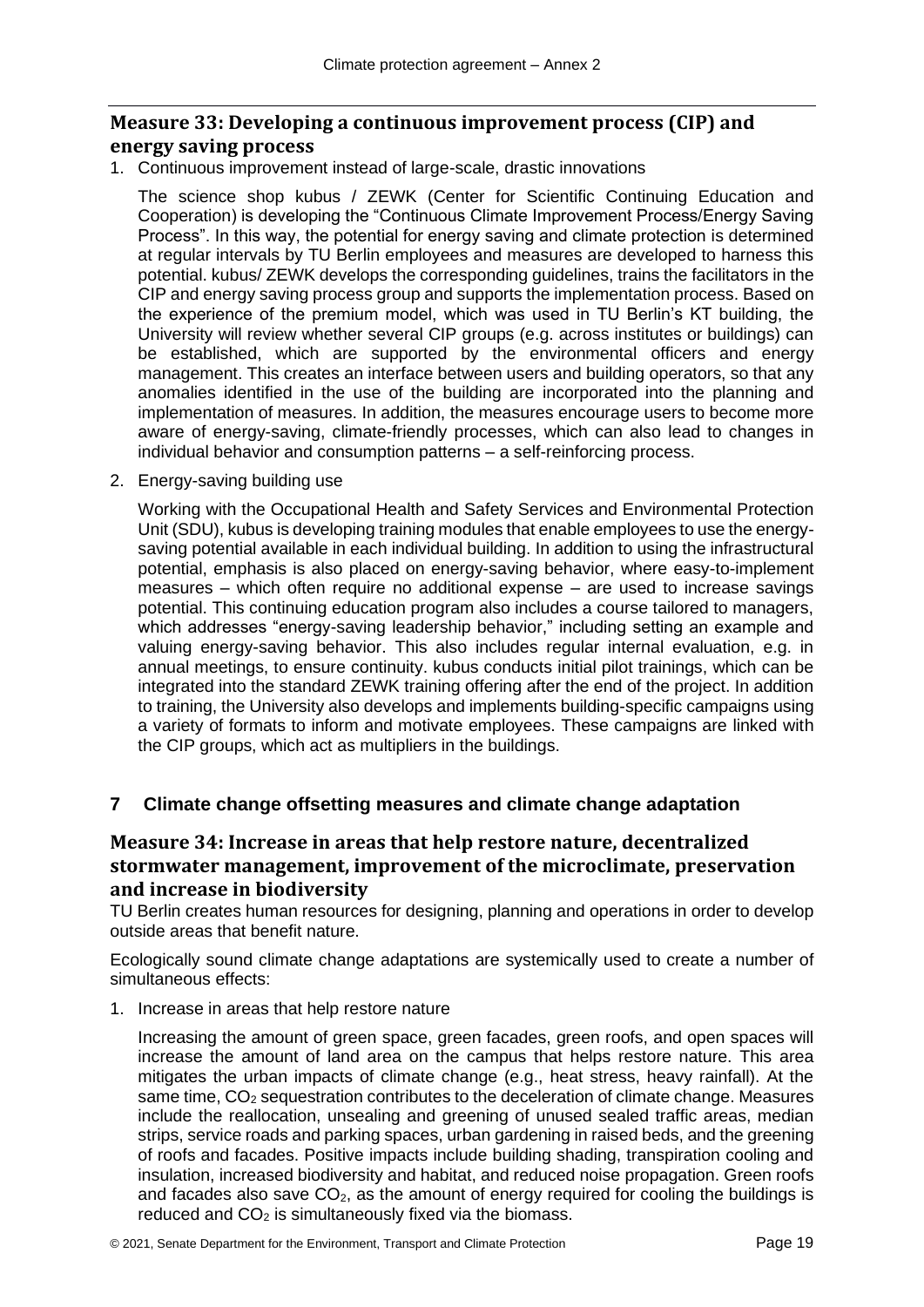#### 2. Decentralized stormwater management

Through sustainable, ecological and decentralized management, rainwater will be used as a resource in future, or directly stored, infiltrated and evaporated. In addition to ecological benefits, such as energy and  $CO<sub>2</sub>$  savings, groundwater recharge and climate change offsetting, decentralized stormwater management also has economic advantages, such as a reduction in wastewater charges.

At TU Berlin, there are various options for using rainwater on site, for centralized and decentralized infiltration, and for using rainwater for evaporation on facades, roofs, and green spaces. Measures include unsealing surfaces, redirecting rainwater from roof surfaces ("decoupling"), creating storage (cisterns), and constructing infiltration structures (swales, swale infiltration ditches, tree trenches).

3. Improvement of the microclimate

By preserving and adding to existing green spaces, building greenery, and mature trees, the University can prevent overheating on campus, in buildings, and open spaces, and, more generally, help reduce heat in the city. The capacity of the vegetation types to provide a cooling effect (evaporative cooling; shading) is dependent on their location and structure (green roofs, green facades, trees and shrubs, lawns) and the optimal supply of water.

4. Preserving and increasing biodiversity

As an extension of the ecosystem of Berlin's Großer Tiergarten, the Main Campus and East Campus play a prominent role in interlinking biotope stepping stones. Preserving vegetation and adding to it on the East Campus are priority biodiversity conservation measures. This also applies to the Salzufer Campus, where the green banks of the Landwehr Canal represent a significant migration route for biodiversity across different parts of the city. In order to increase biodiversity, there is a need to develop biotopes and biotope stepping stones, for instance by creating and interlinking ponds, tree avenues, shrubs, dead wood, and natural stone areas, as well as roof and facade greenery. Direct installations on buildings such as nesting boxes, bat boxes and insect hotels are also built in order to increase biodiversity. Several bee colonies are already established on TU sites. For these and other free-living insects, it is necessary to examine what plant communities can be established and where in order to increase biodiversity. The maintenance involved is also be taken into account, and this usually requires fewer resources compared to an area that has a productive use.

The first model project to cover all four aspects is the Hydraulic Engineering Building, where innovative facade greening is combined with sustainable rainwater management and photovoltaics.

#### <span id="page-29-0"></span>**8 Feasibility studies**

#### <span id="page-29-1"></span>**Feasibility study 1: Feasibility of a layered climatic envelope for groups of listed buildings**

Apart from in the case of comprehensive refurbishments, alternative energy measures can also be implemented in an economical way in the listed historic buildings. One approach is to develop layered climatic envelopes: These form an additional transparent envelope around individual parts of buildings or around entire buildings in order to improve energy efficiency without the need for conventional building insulation on the facades. This reduces investment costs by around 25% compared with a standard refurbishment, while increasing energy savings by around 40%. At the same time, the layered climatic envelope spatially connects transitional spaces, courtyards and circulation areas between buildings. It therefore improves the experience of being in the building and creates additional usable space.